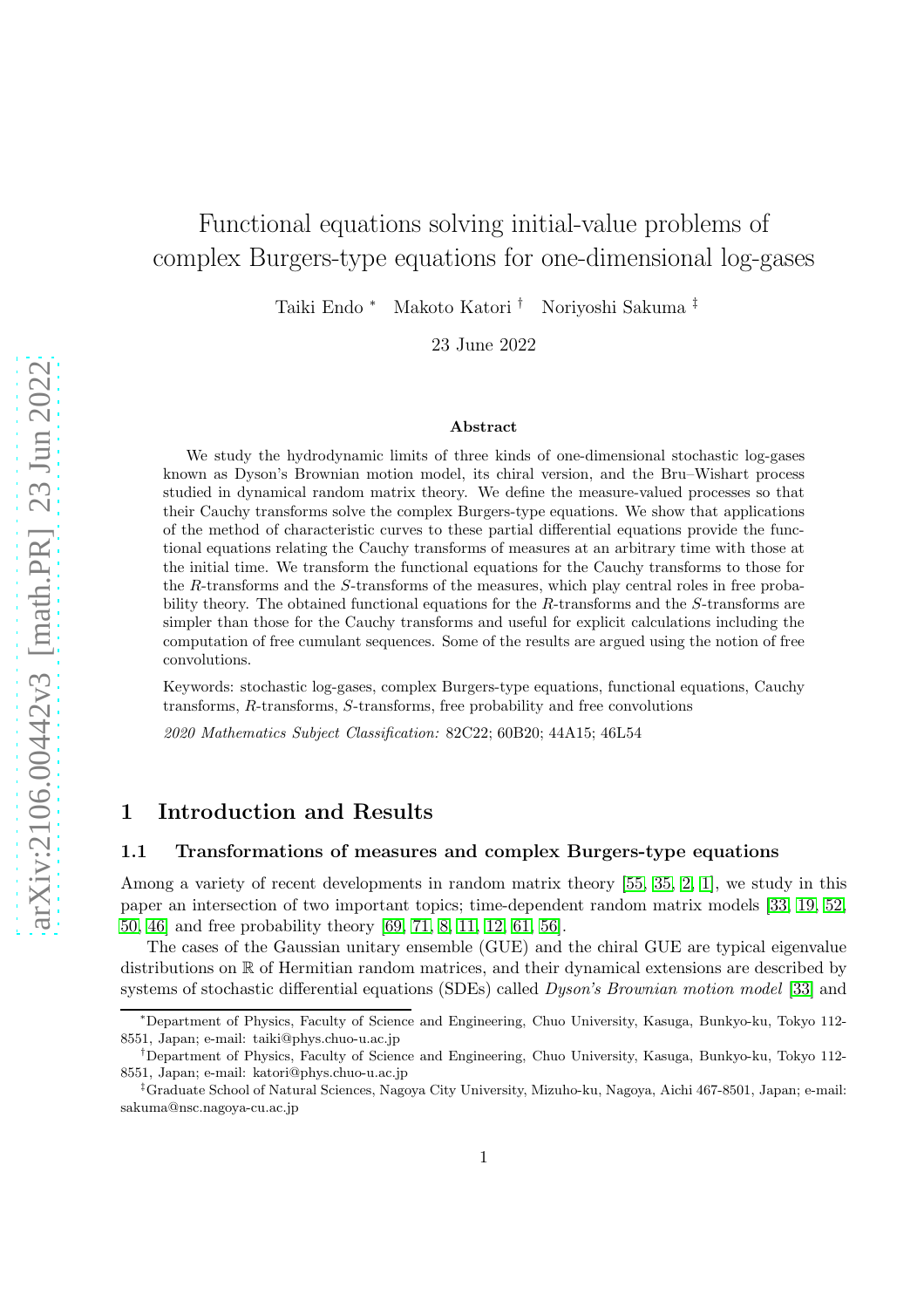its chiral version [\[20,](#page-21-1) [52,](#page-23-1) [50\]](#page-23-2). (Compare the SDEs [\(2.4\)](#page-11-0) for the chiral version with [\(2.1\)](#page-10-0) for the original one. The two terms in the parentheses in the last term of the RHS in [\(2.4\)](#page-11-0) are *chiral* to each other.)

For  $S \subset \mathbb{R}$ , let  $\mathcal{P}^0(S)$  be a set of all Borel probability measures on S with bounded supports equipped with the weak topology. For an arbitrary but fixed  $T > 0$ ,  $\mathcal{C}([0, T] \to \mathcal{P}^0(S))$  denotes the space of continuous processes defined in the time period  $[0, T]$  realized in  $\mathcal{P}^0(S)$ .

In this manuscript, we consider the *hydrodynamic limits* of Dyson's Brownian motion model and its chiral version with an additional parameter  $\lambda \in \mathbb{R}_+ := [0, \infty)$  as elements of  $\mathcal{C}([0, \infty) \to$  $\mathcal{P}^0(\mathbb{R})$ , which are denoted by  $(w_t)_{t\geq 0}$  and  $(w_{\lambda,t})_{t\geq 0}$ , respectively. First, we assume that the initial probability measure  $w_0$  and  $w_{\lambda,0}$  are in  $\mathcal{P}^0(\mathbb{R})$  and the *Cauchy transforms* of measures,

<span id="page-1-7"></span>
$$
G_{\mu}(z) := \int_{S} \frac{\mu(dx)}{z - x}, \quad z \in \mathbb{C}^{+} := \{ z \in \mathbb{C} : \Im z > 0 \},
$$
\n(1.1)

are well defined satisfying the condition  $\lim_{y \uparrow \infty} \sqrt{-1}yG_{\mu}(\sqrt{-1}y) = 1$  for  $\mu = w_t$  and  $w_{\lambda,t}$ ,  $t \ge 0$ . It is known that [\[63,](#page-23-5) [14,](#page-21-2) [59,](#page-23-6) [60,](#page-23-7) [15,](#page-21-3) [17\]](#page-21-4) given  $G_{w_0}$  and  $G_{w_{\lambda,0}}$  obtained by  $w_0$  and  $w_{\lambda,0}$ , respectively,  $(G_{w_t})_{t\geq0}$  and  $(G_{w_{\lambda,t}})_{t\geq0}$  are uniquely determined by the solutions of the following partial differential equations (PDEs),

$$
\frac{\partial G_{w_t}(z)}{\partial t} + G_{w_t}(z) \frac{\partial G_{w_t}(z)}{\partial z} = 0, \quad t \ge 0,
$$
\n(1.2)

$$
\frac{\partial G_{\mathbf{w}_{\lambda,t}}(z)}{\partial t} + \left(G_{\mathbf{w}_{\lambda,t}}(z) - \frac{1-\lambda}{2z}\right) \frac{\partial G_{\mathbf{w}_{\lambda,t}}(z)}{\partial z} + \frac{1-\lambda}{2z^2} G_{\mathbf{w}_{\lambda,t}}(z) = 0, \quad t \ge 0.
$$
\n(1.3)

Equation [\(1.2\)](#page-1-0) is known as the *complex Burgers equation in the inviscid limit*. It is obvious that when  $\lambda = 1$  [\(1.3\)](#page-1-1) is reduced to [\(1.2\)](#page-1-0) and hence, if  $w_0 = w_{1,0}$ , then

<span id="page-1-2"></span><span id="page-1-1"></span><span id="page-1-0"></span>
$$
\mathbf{w}_t = \mathbf{w}_{1,t}, \quad t \ge 0. \tag{1.4}
$$

In other words, the process  $(w_{\lambda,t})_{t\geq 0}$  is the one-parameter  $(\lambda \in \mathbb{R}_+)$  extension of  $(w_t)_{t\geq 0}$ .

We denote by  $\mathbf{1}_{(E)}$  the indicator function of an event E;  $\mathbf{1}_{(E)} = 1$  if E occurs, and  $\mathbf{1}_{(E)} = 0$ otherwise. As a special case, Kronecker's delta is defined by  $\delta^{ij} := \mathbf{1}_{(i=j)}, i, j \in \mathbb{N}$ . Moreover, the σ-algebra of Borel sets on S is denoted by  $\mathcal{B}(S)$  and we define  $1_B(x) := 1_{(x∈B)}$  for  $B ∈ \mathcal{B}(S)$ .

For  $p > 0$  and  $\mu \in \mathcal{P}^0(\mathbb{R})$ , the p-th push-forward measure  $\mu^{(p)}$  is defined by [\[62\]](#page-23-8)

<span id="page-1-6"></span>
$$
\mu^{(p)}(B) := \int_{\mathbb{R}} 1_B(|x|^p) \mu(dx), \quad B \in \mathcal{B}((0, \infty)).
$$
\n(1.5)

We define

<span id="page-1-3"></span>
$$
\mathbf{m}_{\lambda,t} := \mathbf{w}_{\lambda,t}^{(2)} \in \mathcal{P}^0(\mathbb{R}_+), \quad t \ge 0,
$$
\n(1.6)

provided the matching of initial measures  $m_{\lambda,0} = w_{\lambda,0}^{(2)}$  $\lambda$ <sub>0</sub>. Note that combining this definition with [\(1.4\)](#page-1-2) we have the equality

<span id="page-1-5"></span>
$$
w_t^{(2)} = m_{1,t}, \quad t \ge 0.
$$
\n(1.7)

We can show that by  $(1.6)$  the PDE  $(1.3)$  is transformed to the following equation for the Cauchy transform  $G_{m_{\lambda,t}}(z)$  of  $m_{\lambda,t}, \lambda \in \mathbb{R}_+,$ 

<span id="page-1-4"></span>
$$
\frac{\partial G_{\mathbf{m}_{\lambda,t}}(z)}{\partial t} + \left\{ 2z G_{\mathbf{m}_{\lambda,t}}(z) - (1-\lambda) \right\} \frac{\partial G_{\mathbf{m}_{\lambda,t}}(z)}{\partial z} + G_{\mathbf{m}_{\lambda,t}}(z)^2 = 0, \quad t \ge 0. \tag{1.8}
$$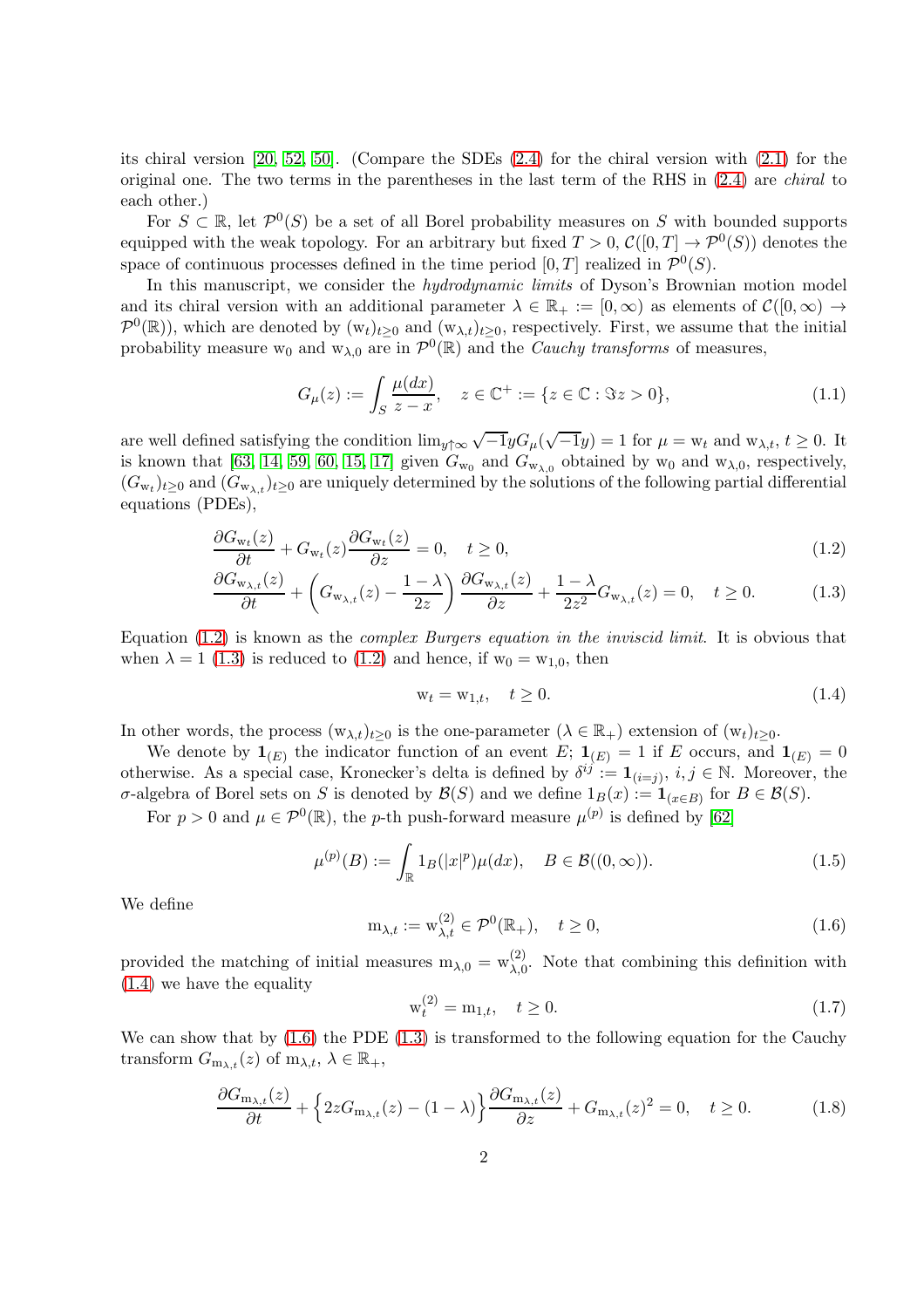It should be noted that this PDE is obtained when we consider the hydrodynamic limit of the system of SDEs [\[21\]](#page-21-5) known as the *Bru–Wishart process* in multivariate stochastic calculus [\[20,](#page-21-1) [50\]](#page-23-2) and as the *Laguerre process* in dynamical random matrix theory [\[52\]](#page-23-1). The PDEs [\(1.3\)](#page-1-1) and [\(1.8\)](#page-1-4) describe the large-number limits of colors of the systems with the *chiral symmetry* in the *quantum chromodynamics* (QCD) in high energy physics [\[64,](#page-23-9) [68,](#page-24-2) [67,](#page-23-10) [45,](#page-22-3) [14,](#page-21-2) [59,](#page-23-6) [60,](#page-23-7) [16,](#page-21-6) [53\]](#page-23-11). (See also [\[35,](#page-22-0) [1\]](#page-20-1).) We call [\(1.3\)](#page-1-1) and [\(1.8\)](#page-1-4) *complex Burgers-type equations* [\[15,](#page-21-3) [17,](#page-21-4) [36,](#page-22-4) [34\]](#page-22-5), in which drift terms are modified and 'external-force terms' are added compared with [\(1.2\)](#page-1-0). (See Section [2.1](#page-9-0) below.)

The simplest initial probability measure in  $\mathcal{P}^0(S)$ ,  $S = \mathbb{R}$  or  $\mathbb{R}_+$ , is the single delta measure  $\delta_0$  at the origin. We regard the solution of the complex Burgers-type equation starting from  $G_{\delta_0}(z) = 1/z$  as the *fundamental solution* and denote the obtained measure-valued process as  $(\mu_t^0)_{t\geq0}$  with a superscript 0. We can show that (see, for instance, [\[56\]](#page-23-4))

$$
G_{w_t^0}(z) = \frac{1}{2t} \left[ z - \sqrt{z^2 - 4t} \right], \quad t \ge 0,
$$
  
\n
$$
G_{m_{\lambda, t}^0}(z) = \frac{1}{2tz} \left[ z + t(1 - \lambda) - \sqrt{(z - x_{\lambda, t}^+)(z - x_{\lambda, t}^-)} \right] \quad \text{with } x_{\lambda, t}^{\pm} = t(1 \pm \sqrt{\lambda})^2, \quad t \ge 0,
$$

and they determine the time-dependent measures for  $t \geq 0$  as

$$
w_t^0(dx) = \frac{1}{2\pi t} \sqrt{4t - x^2} \, 1_{[-2\sqrt{t}, 2\sqrt{t}]}(x) dx,\tag{1.9}
$$

$$
m_{\lambda,t}^0(dx) = \max(0, 1 - \lambda)\delta_0(dx) + \frac{1}{2\pi tx} \sqrt{(x - x_{\lambda,t}^-)(x_{\lambda,t}^+ - x)} 1_{[x_{\lambda,t}^-, x_{\lambda,t}^+]}(x) dx, \tag{1.10}
$$

respectively. The measure [\(1.9\)](#page-2-0) is known as the centered *Wigner's semicircle distribution* with variance t and [\(1.10\)](#page-2-1) is as the *two-parametric Marcenko–Pastur distribution* with parameters  $\lambda$ and  $t$  [\[15,](#page-21-3) [17,](#page-21-4) [34\]](#page-22-5). For the fundamental solutions explicitly given by  $(1.9)$  and  $(1.10)$ , it is easy to verify the well-known equality  $(w_t^0)^{(2)} = m_{1,t}^0$ ,  $t \ge 0$ . The equality  $(1.7)$  mentioned above generalizes it for any initial probability measure with bounded support satisfying  $w_0^{(2)} = m_{1,0}$ .

Let  $\mathcal{P}_s^0(\mathbb{R})$  be the set of all symmetric Borel probability measures on  $\mathbb{R}$  (i.e.,  $\mu(B) = \mu(-B)$ ,  $B \in \mathcal{B}((0,\infty))$  for  $\mu \in \mathcal{P}_s^0(\mathbb{R})$  and define the *symmetric Bernoulli delta measure* with displacement  $2a > 0$  as

<span id="page-2-2"></span><span id="page-2-1"></span><span id="page-2-0"></span>
$$
\mathbf{d}_a := \frac{1}{2} (\delta_{-a} + \delta_a) \in \mathcal{P}_s^0(\mathbb{R}). \tag{1.11}
$$

The processes  $(w_t)_{t>0}$  and  $(w_{\lambda,t})_{t>0}$  starting from  $d_a$ , which are defined as the time-dependent probability measures so that their Cauchy transforms solve the PDEs [\(1.2\)](#page-1-0) and [\(1.3\)](#page-1-1) under the initial condition  $G_{d_a}(z) = z/(z^2 - a^2)$ , were reported in [\[57,](#page-23-12) [72,](#page-24-3) [3\]](#page-20-5) and in [\[34\]](#page-22-5), respectively. These solutions show a dynamical phase transition, in which the positive parameter a controls the transition observed at a critical time. The singularity associated with this phase transition is very interesting and important, since it gives the mean-field description of the spontaneous chiral symmetry breaking [\[34\]](#page-22-5). But, due to this singularity, the solutions are much more complicated compared with the fundamental solutions [\(1.9\)](#page-2-0) and  $(w_{\lambda,t}^0)_{t\geq0}$  obtained from [\(1.10\)](#page-2-1) by [\(1.6\)](#page-1-3) (see Remark 3 in [\[34\]](#page-22-5)). It had seemed to be difficult to argue general properties of these measure-valued processes. (See [\[38\]](#page-22-6) for the exact solutions for other initial probability measures.)

In the present paper, we solve the *initial-value problem* for these measure-valued processes  $(\mu_t)_{t\geq 0} = (\mathbf{w}_t)_{t\geq 0}, (\mathbf{w}_{\lambda,t})_{t\geq 0}$ , and  $(\mathbf{m}_{\lambda,t})_{t\geq 0}$ . We found that, by the method of characteristic curves, each of the PDEs of the Cauchy transforms  $(G_{\mu\nu})_{t\geq0}$ , given by  $(1.2)$ ,  $(1.3)$ , and  $(1.8)$ , is transformed to a *functional equation* which relates  $G_{\mu}(z)$  at an arbitrary time  $t > 0$  with the initial function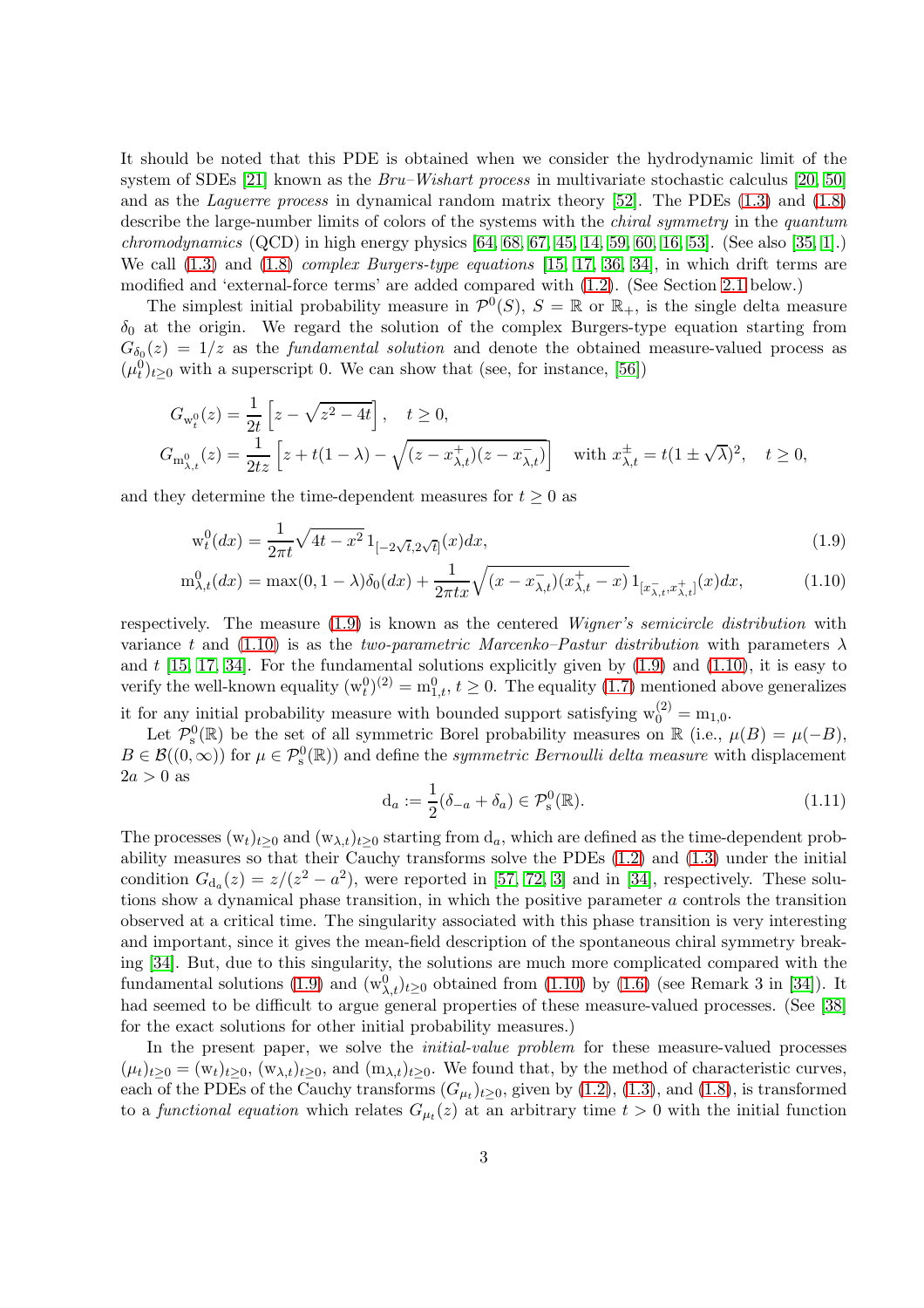$G_{\mu_0}(z)$ . The result for  $(G_{w_t})_{t\geq 0}$  given as Proposition [3.1](#page-14-0) (i) is well known and found in literature. The results for  $(G_{m_{\lambda,t}})_{t>0}$  and  $(G_{w_{\lambda,t}})_{t>0}$  given as Proposition [3.1](#page-14-0) (ii) and (iii), respectively, are new, but they are complicated and do not seem to be useful for explicit calculations. On the other hand, in free probability theory  $[69, 8, 11, 12, 40, 61, 62, 4, 56]$  $[69, 8, 11, 12, 40, 61, 62, 4, 56]$  $[69, 8, 11, 12, 40, 61, 62, 4, 56]$  $[69, 8, 11, 12, 40, 61, 62, 4, 56]$  $[69, 8, 11, 12, 40, 61, 62, 4, 56]$  $[69, 8, 11, 12, 40, 61, 62, 4, 56]$  $[69, 8, 11, 12, 40, 61, 62, 4, 56]$  $[69, 8, 11, 12, 40, 61, 62, 4, 56]$  $[69, 8, 11, 12, 40, 61, 62, 4, 56]$ , we learn other importance transformations of probability measures different from the Cauchy transform; the R-transform and the S-transform. They define new types of convolutions of probability measures called *free convolutions*. (A brief review is given shortly.) We applied these transformations to our functional equations. The results for the R-transforms denoted by  $(R_{\mu\nu})_{t\geq0}$  and the S-transforms by  $(S_{\mu\nu})_{t\geq0}$  are given by Theorems [1.1](#page-5-0) and [1.2,](#page-7-0) respectively. The obtained functional equations are expressed using the R-transforms and the S-transforms of the fundamental solutions and much simplified. In particular, as shown in Theorem [1.1](#page-5-0) (i), the functional equation  $(1.18)$  implies the decomposition formula  $(1.19)$  with respect to the free additive convolution (see also Remarks 1 and 2). Theorem [1.2](#page-7-0) (i) gives the simple but useful relationship among  $(w_{\lambda,t})_{t>0}$ ,  $(m_{\lambda,t})_{t>0}$ , and d (see Remark 4). The functional equations are also useful for explicit calculations as demonstrated by Propositions [1.3](#page-8-0) and [1.4.](#page-8-1) There the solutions for the processes  $(w_{\lambda,t})_{t>0}$  starting from  $d_a$ ,  $a > 0$  and  $(m_{\lambda,t})_{t>0}$  from  $\delta_b$ ,  $b > 0$  are shown, which are much simpler than the corresponding solutions of the Cauchy transformations reported in [\[57,](#page-23-12) [72,](#page-24-3) [3\]](#page-20-5) and [\[34\]](#page-22-5). Comparing the results for  $(w_{\lambda,t})_{t>0}$  and those for  $(m_{\lambda,t})_{t>0}$ , the latter is simpler than the former. In the original complex Burgers-type equations, it is obvious at the PDE [\(1.3\)](#page-1-1) for  $(w_{\lambda,t})_{t>0}$  that  $(w_{\lambda,t})_{t>0}$  is a one-parameter extension  $(\lambda \in \mathbb{R}_+)$  of  $(w_t)_{t>0}$ , but it is not at the PDE [\(1.8\)](#page-1-4) for  $(m_{\lambda,t})_{t\geq 0}$ . Our results shows, however, that the transformation from  $(w_{\lambda,t})_{t\geq 0}$  to  $(m_{\lambda,t})_{t>0}$  by the second push-forward transform is effective to make practical problems be simpler and solvable. Further study of the  $p$ -th push-forward transforms  $(1.5)$  will be important.

Given a probability measure  $\mu \in \mathcal{P}^0(S)$ , let  $\tau_n(\mu)$  represent the *n*-th moment of  $\mu, n \in \mathbb{N}$  and define the *moment generating function* by

<span id="page-3-0"></span>
$$
\Psi_{\mu}(z) := \int_{S} \frac{xz}{1 - xz} \mu(dx) = \sum_{n=1}^{\infty} \tau_n(\mu) z^n.
$$
\n(1.12)

The Cauchy transform  $G_{\mu}$  of  $\mu$  is related to  $\Psi_{\mu}$  by

<span id="page-3-1"></span>
$$
\Psi_{\mu}(z) = \frac{G_{\mu}(1/z)}{z} - 1 \quad \Longleftrightarrow \quad G_{\mu}(1/z) = z(\Psi_{\mu}(z) + 1). \tag{1.13}
$$

We write the inverse function of  $G_{\mu}$  as  $G_{\mu}^{\langle -1 \rangle}$ . The *R-transform* of  $\mu$  is then defined by

<span id="page-3-2"></span>
$$
R_{\mu}(z) := zG_{\mu}^{\langle -1 \rangle}(z) - 1 \quad \Longleftrightarrow \quad G_{\mu}^{\langle -1 \rangle}(z) = \frac{R_{\mu}(z) + 1}{z}.
$$
 (1.14)

This is the generating function of *free cumulants*  $\kappa_n = \kappa_n(\mu)$ ,  $n \in \mathbb{N}$ ;

$$
R_{\mu}(z) = \sum_{n=1}^{\infty} \kappa_n(\mu) z^n.
$$

(Notice that in the free probability literature the function  $\mathcal{R}_{\mu}(z) := R_{\mu}(z)/z$  is also used and referred to as 'the R-transform of  $\mu$ '. See, for instance, [\[61,](#page-23-3) Eq.(16.8)].) The relations between the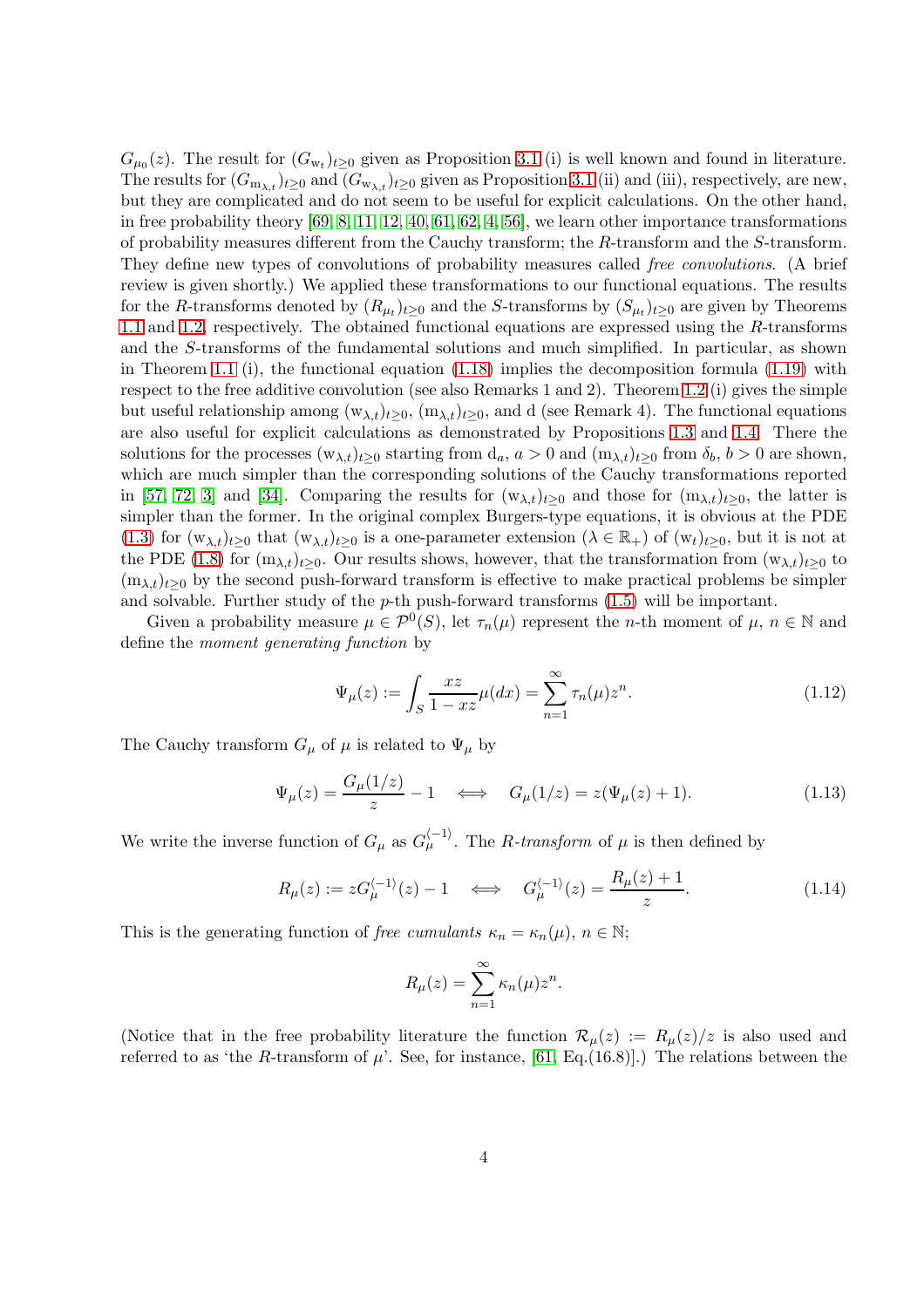moments  ${\lbrace \tau_n(\mu) \rbrace_{n \in \mathbb{N}}}$  in [\(1.12\)](#page-3-0) and the free cumulants  ${\lbrace \kappa_n(\mu) \rbrace_{n \in \mathbb{N}}}$  are given by

$$
\kappa_1(\mu) = \tau_1(\mu),
$$
  
\n
$$
\kappa_2(\mu) = \tau_2(\mu) - \tau_1(\mu)^2,
$$
  
\n
$$
\kappa_3(\mu) = \tau_3(\mu) - 3\tau_2(\mu)\tau_1(\mu) + 2\tau_1(\mu)^3,
$$
  
\n
$$
\kappa_4(\mu) = \tau_4(\mu) - 4\tau_3(\mu)\tau_1(\mu) - 2\tau_2(\mu)^2 + 10\tau_2(\mu)\tau_1(\mu)^2 - 5\tau_1(\mu)^4,
$$
  
\n...

which are generally different from the relations satisfied in the 'classical probability theory'. For two probability measures  $\mu$ ,  $\nu$ , the *free additive convolution* of them is denoted by  $\mu \boxplus \nu$  and defined by [\[8\]](#page-20-2)

$$
R_{\mu\boxplus\nu}(z) = R_{\mu}(z) + R_{\nu}(z),
$$

which implies

$$
\kappa_n(\mu \boxplus \nu) = \kappa_n(\mu) + \kappa_n(\nu), \quad n \in \mathbb{N}.
$$

For  $\mu \in \mathcal{P}^0(\mathbb{R}_+)$  with  $\mu({0}) < 1$ , the moment generating function  $\Psi_\mu(z)$  defined by [\(1.13\)](#page-3-1) has a unique inverse

<span id="page-4-0"></span>
$$
\chi_{\mu}(z) := \Psi_{\mu}^{\langle -1 \rangle}(z) \tag{1.15}
$$

on the left-half plane  $\sqrt{-1}\mathbb{C}^+$  [\[8\]](#page-20-2). In this case the *S*-transform of  $\mu$  is defined by

<span id="page-4-1"></span>
$$
S_{\mu}(z) := \frac{1+z}{z} \chi_{\mu}(z), \quad z \in \Psi_{\mu}(\sqrt{-1} \mathbb{C}^{+}).
$$
\n(1.16)

For two probability measures  $\mu, \nu$  having S-transforms, the *free multiplicative convolution* [\[8\]](#page-20-2) is defined as the the probability measure  $\mu \boxtimes \nu$  such that

$$
S_{\mu\boxtimes\nu}(z)=S_{\mu}(z)S_{\nu}(z)
$$

for z in a common region of  $\Psi_{\mu}(\sqrt{-1}\mathbb{C}^{+}) \cup \Psi_{\nu}(\sqrt{-1}\mathbb{C}^{+}).$ 

The definition of the S-transform can be extended for symmetric probability measures  $\mu \in$  $\mathcal{P}_s^0(\mathbb{R})$  [\[8,](#page-20-2) [62\]](#page-23-8). When  $\mu \in \mathcal{P}_s^0(\mathbb{R})$  with  $\mu({0}) < 1$ ,  $\Psi_\mu(z)$  has a unique inverse on  $H := \{z \in$  $\mathbb{C}^- : |\Re z| < |\Im z| \}, \ \chi_\mu : \Psi_\mu(H) \to H \text{ and a unique inverse on } \widetilde{H} := \{ z \in \mathbb{C}^+ : |\Re z| < |\Im z| \},$  $\widetilde{\chi}_{\mu}: \Psi_{\mu}(\widetilde{H}) \to \widetilde{H}$ , where  $\mathbb{C}^- := \{z \in \mathbb{C} : \Im z < 0\}$ . Therefore, there are two S-transforms for  $\mu$ given by

$$
S_{\mu}(z) = \frac{1+z}{z} \chi_{\mu}(z)
$$
 and  $\widetilde{S}_{\mu}(z) = \frac{1+z}{z} \widetilde{\chi}_{\mu}(z)$ ,

and they satisfy

$$
S_{\mu}(z)^2 = \frac{1+z}{z} S_{\mu^{(2)}}(z)
$$
 and  $\tilde{S}_{\mu}(z)^2 = \frac{1+z}{z} S_{\mu^{(2)}}(z)$ .

It is known that for a probability measure  $\mu \in \mathcal{P}^0(\mathbb{R}_+)$ , there exists a unique symmetric probability measure  $\mu^{\mathbf{s}} \in \mathcal{P}_{\mathrm{s}}^0(\mathbb{R})$  such that

$$
\int_{\mathbb{R}} f(x^2) \mu^{\mathbf{s}}(\mathrm{d}x) = \int_{\mathbb{R}} f(x) \mu^{(1/2)}(\mathrm{d}x)
$$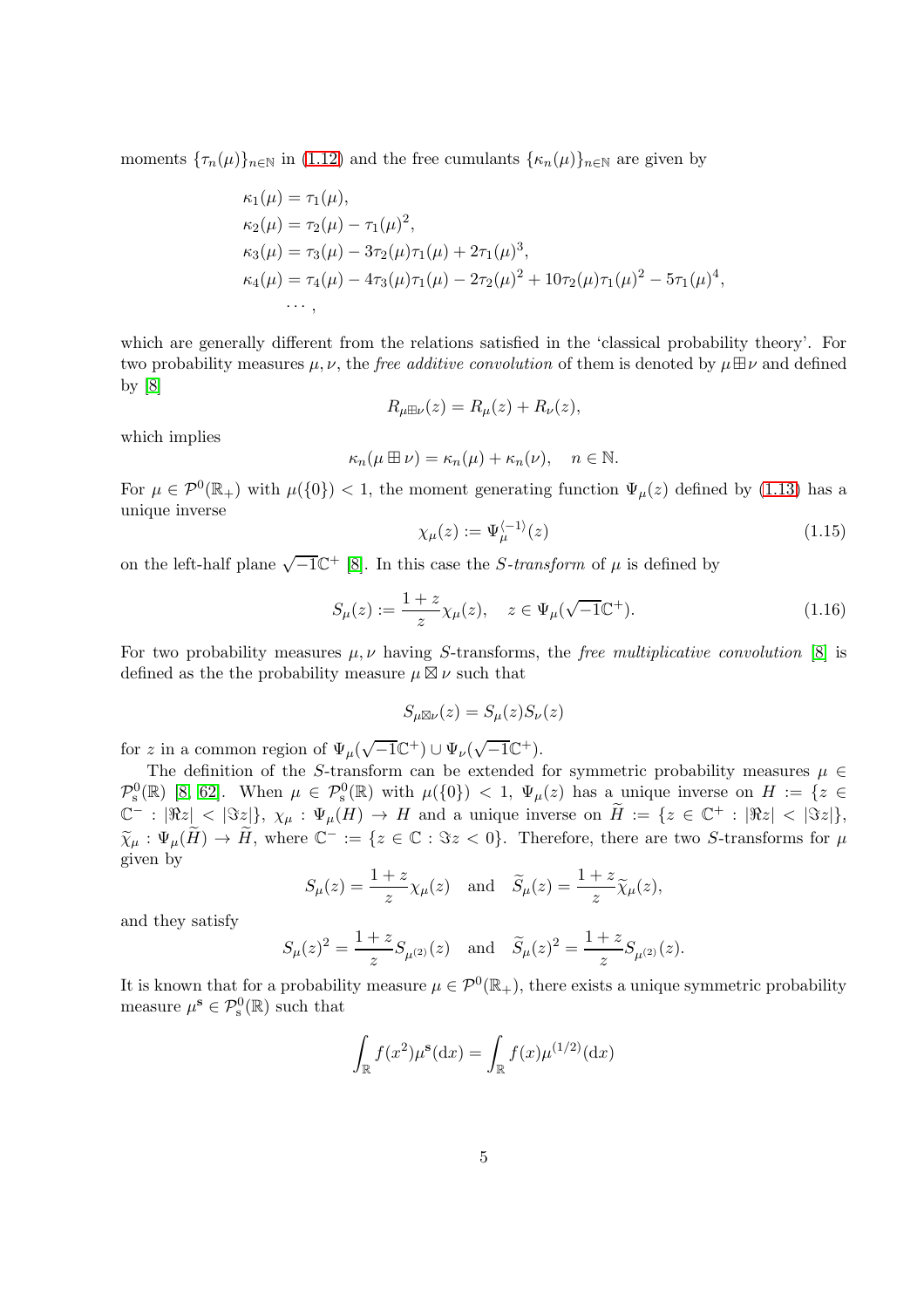for every compactly supported continuous function  $f$ . The probability measure  $\mu^s$  is called *symmetrization* of a probability measure  $\mu$ . For details, see [\[41,](#page-22-8) page 134]. We note that the S-transform of  $d_a$  defined by  $(1.11)$  is given by

<span id="page-5-3"></span>
$$
S_{d_a}(z) = \frac{1}{a} \sqrt{\frac{1+z}{z}}, \quad a > 0.
$$
 (1.17)

If the parameter  $a = 1$ , we use the notation d for  $d_1$  [\[62\]](#page-23-8).

The PDFs [\(1.2\)](#page-1-0), [\(1.3\)](#page-1-1) and [\(1.8\)](#page-1-4) for the Cauchy transforms  $(G_{\mu_t})_{t\geq 0}$  are transforms as follows: For  $(R_{\mu_t})_{t\geq 0}$ ,

$$
\frac{\partial R_{w_t}(z)}{\partial t} - z^2 = 0,
$$
\n
$$
\frac{\partial R_{w_{\lambda,t}}(z)}{\partial t} - \frac{(1-\lambda)z^3}{2(R_{w_{\lambda,t}}(z)+1)^2} \frac{\partial R_{w_{\lambda,t}}(z)}{\partial z} - z^2 + \frac{(1-\lambda)z^2}{R_{w_{\lambda,t}}(z)+1} = 0,
$$
\n
$$
\frac{\partial R_{m_{\lambda,t}}(z)}{\partial t} - z^2 \frac{\partial R_{m_{\lambda,t}}(z)}{\partial z} - z(R_{m_{\lambda,t}}(z)+\lambda) = 0,
$$

and for  $(S_{\mu_t})_{t\geq 0}$ ,

$$
\frac{\partial S_{\mathbf{w}_t}(z)}{\partial t} + z^2 S_{\mathbf{w}_t}(z)^2 \frac{\partial S_{\mathbf{w}_t}(z)}{\partial z} + z S_{\mathbf{w}_t}(z)^3 = 0,
$$
\n
$$
\frac{\partial S_{\mathbf{w}_{\lambda,t}}(z)}{\partial t} + z^2 \left(1 - \frac{1 - \lambda}{1 + z}\right) S_{\mathbf{w}_{\lambda,t}}(z)^2 \frac{\partial S_{\mathbf{w}_{\lambda,t}}(z)}{\partial z} + z \left\{1 - \frac{(1 - \lambda)(z + 2)}{2(1 + z)^2}\right\} S_{\mathbf{w}_{\lambda,t}}(z)^3 = 0,
$$
\n
$$
\frac{\partial S_{\mathbf{m}_{\lambda,t}}(z)}{\partial t} + z(z + \lambda) S_{\mathbf{m}_{\lambda,t}}(z) \frac{\partial S_{\mathbf{m}_{\lambda,t}}(z)}{\partial z} + (2z + \lambda) S_{\mathbf{m}_{\lambda,t}}(z)^2 = 0.
$$

We find that the equation of  $(R_{w_t})_{t\geq 0}$  is extremely simple and it corresponds to the asymptotic freeness of a random matrix in the GUE and a deterministic Hermitian matrix (see Theorem [1.1](#page-5-0) (i), Remarks 1 and 2 below). On the other hand, the 'external-force terms' include both of the coordinate z and the 'fields' in other equations and seem to be more complicated than the equation [\(1.8\)](#page-1-4) for  $(G_{m_{\lambda,t}})_{t\geq0}$  whose external-force term is simply given by  $G_{m_{\lambda,t}}(z)^2$ . Theorem [1.1](#page-5-0) and [1.2](#page-7-0) given below solve the initial-value problems for all of them.

#### 1.2 Results for the R-transforms

The following are the results for the R-transforms.

**Theorem 1.1** (i) *Assume that*  $w_0 \in \mathcal{P}^0(\mathbb{R})$ *. Then,* 

<span id="page-5-1"></span><span id="page-5-0"></span>
$$
R_{\mathbf{w}_t}(z) = R_{\mathbf{w}_0}(z) + R_{\mathbf{w}_t^0}(z), \quad t \ge 0,
$$
\n(1.18)

where  $R_{w_t^0}(z) = tz^2$ ,  $t \geq 0$ . It means that  $(w_t)_{t \geq 0}$  is decomposed into the initial probability  $measure \ w_0$  and the fundamental solution  $(w_t^0)_{t\geq 0}$  with respect to the free additive convolution *as follows,*

<span id="page-5-2"></span>
$$
\mathbf{w}_t = \mathbf{w}_0 \boxplus \mathbf{w}_t^0, \quad t \ge 0. \tag{1.19}
$$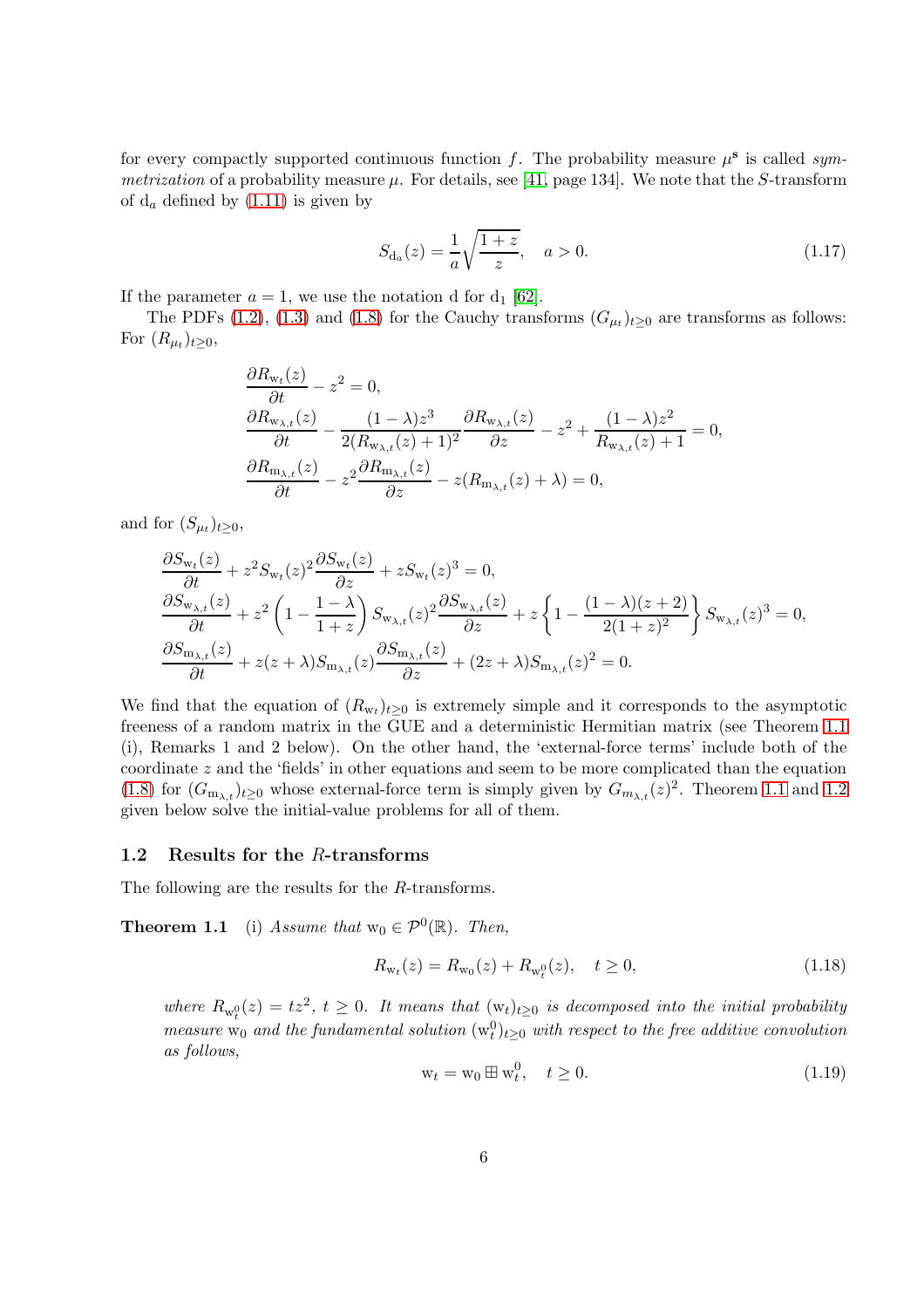(ii) *Assume that*  $m_{\lambda,0} \in \mathcal{P}^0(\mathbb{R}_+), \ \lambda \in \mathbb{R}_+$ *. Then,* 

<span id="page-6-1"></span>
$$
R_{\mathbf{m}_{\lambda,t}}(z) = \frac{1}{1-tz} R_{\mathbf{m}_{\lambda,0}} \left( \frac{z}{1-tz} \right) + R_{\mathbf{m}_{\lambda,t}^0}(z), \quad t \ge 0,
$$
\n(1.20)

 $where R_{m_{\lambda,t}^0}(z) = \lambda tz/(1-tz), t \ge 0.$ 

(iii) *Assume that*  $w_{\lambda,0} \in \mathcal{P}_s^0(\mathbb{R})$ ,  $\lambda \in \mathbb{R}_+$ *. Then,* 

$$
R_{\mathbf{w}_{\lambda,t}}(z) + \frac{(1-\lambda)tz^2}{R_{\mathbf{w}_{\lambda,t}}(z) + 1} = R_{\mathbf{w}_{\lambda,t}^0}(z) + \frac{(1-\lambda)tz^2}{R_{\mathbf{w}_{\lambda,t}^0}(z) + 1} + R_{\mathbf{w}_{\lambda,0}}\left(z\sqrt{1 - (1-\lambda)\left\{\frac{1}{R_{\mathbf{w}_{\lambda,t}}(z) + 1} - \frac{1}{R_{\mathbf{w}_{\lambda,t}}(z) + 1 - tz^2}\right\}}\right), \quad t \ge 0,
$$
(1.21)

 $where R_{\mathbf{w}_{\lambda,t}^0}(z) = \{-1 + tz^2 + \sqrt{1 + 2(2\lambda - 1)tz^2 + t^2z^4}\}/2.$ 

**Remark 1** Consider a matrix-valued Brownian motion  $(M_t)_{t\geq0}$  which is given by a time-evolution of a Hermitian  $N \times N$  matrix starting from a Hermitian matrix  $M_0$ . When  $M_0$  is a null matrix, we write this process as  $(M_t^0)_{t\geq 0}$ . Then we have

<span id="page-6-2"></span><span id="page-6-0"></span>
$$
M_t = M_0 + M_t^0, \quad t \ge 0.
$$
\n(1.22)

We assume that the empirical eigenvalue distribution of  $M_0$  converges to w<sub>0</sub> as  $N \to \infty$ . As an eigenvalue process of [\(1.22\)](#page-6-0), we can obtain Dyson's Brownian motion model with  $\beta = 2$  starting from the eigenvalues of  $M_0$ . (See Section [2.1](#page-9-0) below.) Moreover, for any  $\beta > 0$ , we can obtain the same Cauchy transform. The process  $(w_t)_{t\geq 0}$  is obtained as the time-evolution of the limit empirical measure of Dyson's Brownian motion model. We can show that  $M_0$  and  $M_t^0$  are *asymptotically free* for any  $t \geq 0$ . Thus at each time  $t \geq 0$ , the limiting eigenvalue distribution  $w_t$  of  $M_t$  converges to  $w_0 \boxplus w_t^0$ . That is, the assertion (i) of Theorem [1.1](#page-5-0) is consistent with the asymptotic freeness of a random matrix in the GUE and an arbitrary deterministic Hermitian matrix. Such an interpretation of the assertion (ii) of Theorem [1.1](#page-5-0) is not yet known and is left as a challenging future problem.

**Remark 2** With respect to the process  $(w_t)_{t>0}$ , it is pointed out that the functional equations [\(1.18\)](#page-5-1) for the R-transform and [\(3.4\)](#page-14-1) for the Cauchy transform given below are consequences of the *Markov property of freeness* and its relation to *analytic subordination* [\[13,](#page-21-7) [70,](#page-24-4) [5\]](#page-20-7). As shown in Sections [3](#page-14-2) and [4.1,](#page-16-0) we will prove [\(1.18\)](#page-5-1) from [\(3.4\)](#page-14-1). In the context of analytic subordination, the functional equation [\(3.4\)](#page-14-1) shall be considered to prove unique existence of the one-parameter  $(t \in [0, \infty))$  family of functions  $\omega_t$  such that

$$
\lim_{y \uparrow \infty} \frac{\omega_t(\sqrt{-1}y)}{\sqrt{-1}y} = 1, \text{ and } G_{w_t} = G_{w_0} \circ \omega_t, \quad t \in [0, \infty),
$$

by explicitly showing that  $\omega_t(z) = z - tG_{w_t}(z)$ . Here the unique existence of  $(G_{w_t}(z))_{t \geq 0}$  with appropriate properties is guaranteed by the fact that  $(G_{w_t}(z))_{t\geq 0}$  solves the complex Burgers equation [\(1.2\)](#page-1-0). For the other processes  $(m_{\lambda,t})_{t>0}$  and  $(w_{\lambda,t})_{t>0}$ , the connections of our results with analytic subordination properties should be studied in the future.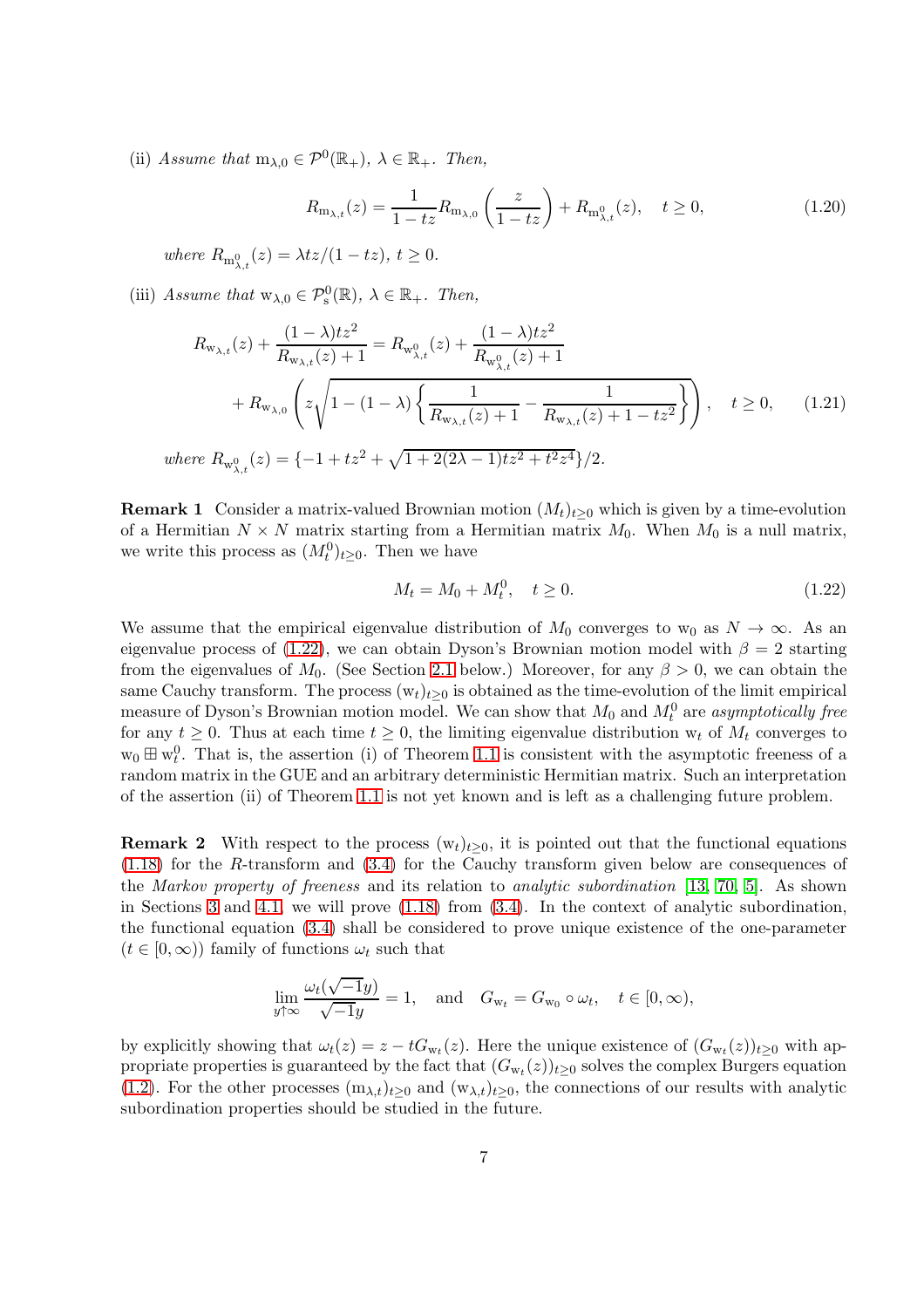**Remark 3** The process  $(w_t^0)_{t\geq 0}$  given by [\(1.9\)](#page-2-0) is identified with the *free Brownian motion* studied in free probability theory [\[65,](#page-23-13) [11\]](#page-20-3). Here we would like to consider the process  $(w_t)_{t\geq 0}$  determined by the Burgers equation [\(1.2\)](#page-1-0) as a generalization of the free Brownian motion, since initial probability measure  $w_0$  is now arbitrary in  $\mathcal{P}^0(\mathbb{R})$ . See also [\[69,](#page-24-0) [12\]](#page-20-4) for the important connection between the complex Burgers equation [\(1.2\)](#page-1-0) and free probability theory. Capitaine and Donati-Martin [\[22\]](#page-21-8) introduce the *free Wishart processes* based on the two-parametric Marcenko–Pastur distribution [\(1.10\)](#page-2-1). Our process  $(m_{\lambda,t})_{t>0}$  is defined as a solution of the complex Burgers-type equation [\(1.8\)](#page-1-4) specified by its initial probability measure  $m_{\lambda,0} \in \mathcal{P}^0(\mathbb{R}_+)$ . In other words,  $(m_{\lambda,t})_{t\geq 0}$  is a family of processes parameterized by an initial measure  $m_{\lambda,0}$ , and hence it is different from the free Wishart process. In the functional equation [\(1.20\)](#page-6-1) in Theorem [1.1](#page-5-0) (ii), the parameterization by an initial probability measure is realized by the first term in the RHS, which is added to the fundamental solution for the R-transform,  $R_{m_{\lambda,t}^0}(z)$ , of the two-parametric Marcenko–Pastur distribution [\(1.10\)](#page-2-1). The *rectangular free convolutions* studied by Benaych-Georges [\[6,](#page-20-8) [7\]](#page-20-9) are very interesting and important extensions of the square free convolutions. They are based on the original Marcenko–Pastur distribution (i.e., the special case of  $(1.10)$  at  $t = 1$ ). By this reason, it is not easy to discuss the present study from the viewpoint of the rectangular free convolutions. We want to leave this topic as a future problem. The equality [\(1.21\)](#page-6-2) in Theorem [1.1](#page-5-0) (iii) seems to be so complicated, but it clearly shows that if  $\lambda = 1$ , this equality is reduced to [\(1.18\)](#page-5-1) as expected from [\(1.4\)](#page-1-2). To the best of our knowledge, the chiral GUE and its time evolution  $(w_{\lambda,t})_{t>0}$  determined by [\(1.3\)](#page-1-1) have not been systematically studied in free probability theory.

#### 1.3 Results for the S-transforms

For  $(w_t^0)_{t\geq 0}$  starting from  $\delta_0$ , it is easy to verify that (see, for instance, [\[62\]](#page-23-8))

<span id="page-7-3"></span>
$$
S_{w_t^0}(z) = \sqrt{\frac{1}{tz}}, \quad t \ge 0.
$$
\n(1.23)

For the process  $(m_{\lambda,t}^0)_{t\geq0}$  starting from  $\delta_0$ , we have [\[62\]](#page-23-8)

$$
S_{\mathbf{m}_{\lambda,t}^0}(z) = \frac{1}{t(z+\lambda)}, \quad t \ge 0.
$$

<span id="page-7-0"></span>**Theorem 1.2** (i) *Provided that*  $w_{\lambda,0} = m_{\lambda,0}^s$ ,  $\lambda \in \mathbb{R}_+$ , the following equality holds,

<span id="page-7-4"></span><span id="page-7-2"></span>
$$
S_{\mathbf{w}_{\lambda,t}}(z) = S_{\mathbf{d}}(z) \sqrt{S_{\mathbf{m}_{\lambda,t}}(z)}, \quad t \ge 0.
$$
 (1.24)

(ii) Assume that the S-transform of the initial probability measure  $S_{w_0}(z)$  is well defined. Then,

<span id="page-7-1"></span>
$$
\frac{S_{\mathbf{w}_t}(z)}{1 - (S_{\mathbf{w}_t}(z)/S_{\mathbf{w}_t^0}(z))^2} = S_{\mathbf{w}_0}\left(z\left\{1 - (S_{\mathbf{w}_t}(z)/S_{\mathbf{w}_t^0}(z))^2\right\}\right), \quad t \ge 0. \tag{1.25}
$$

(iii) Assume that the S-transform of the initial measure  $S_{m_{\lambda,0}}(z)$ ,  $\lambda \in \mathbb{R}_+$  is well defined. Then,

$$
\frac{S_{\mathbf{m}_{\lambda,t}}(z)}{\{1 - S_{\mathbf{m}_{\lambda,t}}(z)/S_{\mathbf{w}_t^0}(z)^2\}\{1 - S_{\mathbf{m}_{\lambda,t}}(z)/S_{\mathbf{m}_{\lambda,t}^0}(z)\}}
$$
\n
$$
= S_{\mathbf{m}_{\lambda,0}}\left(z\left\{1 - S_{\mathbf{m}_{\lambda,t}}(z)/S_{\mathbf{m}_{\lambda,t}^0}(z)\right\}\right), \quad t \ge 0. \tag{1.26}
$$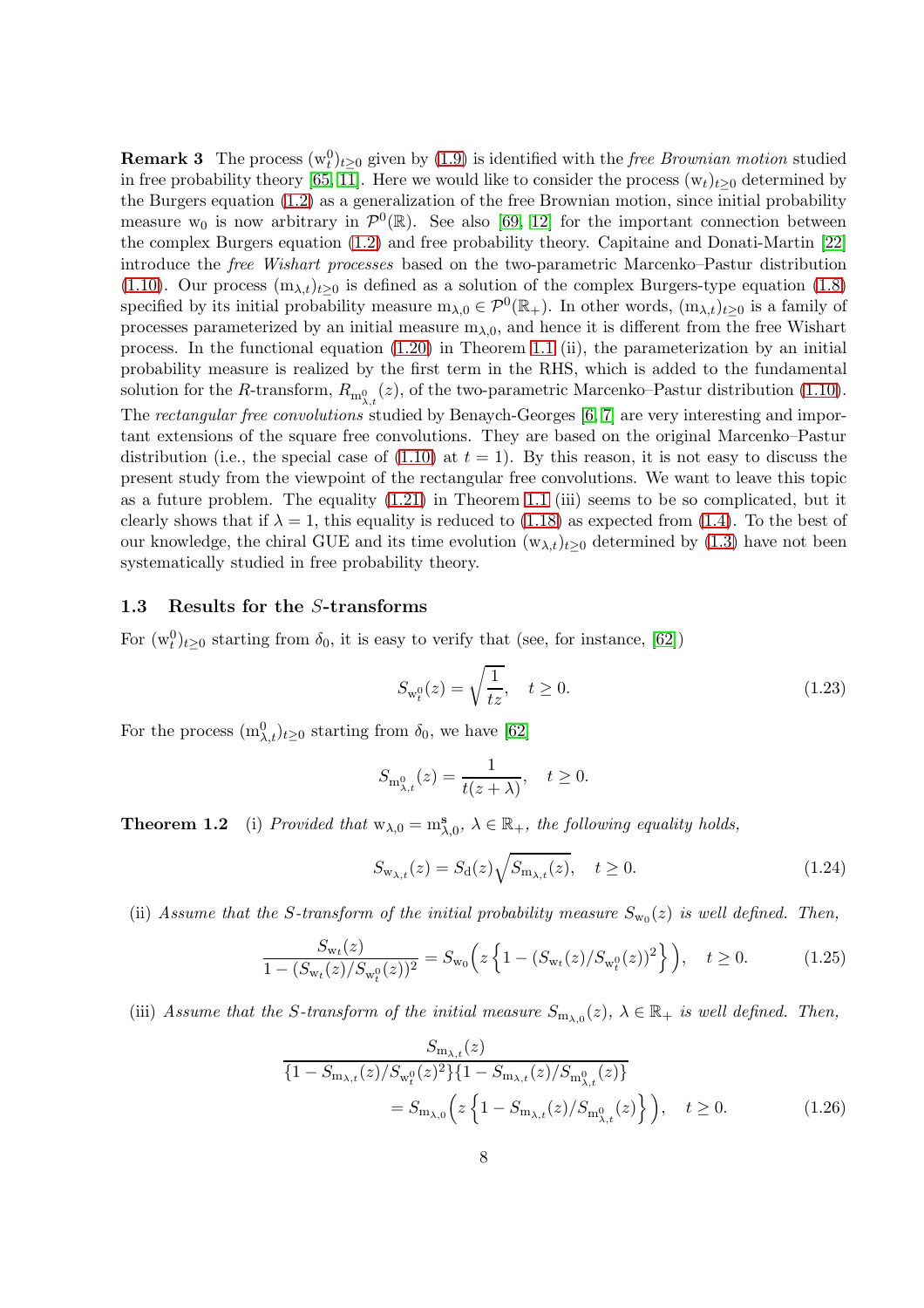(iv) Assume that the S-transform of the initial measure  $S_{w_{\lambda,0}}(z)$ ,  $\lambda \in \mathbb{R}_+$  is well defined. Then,

<span id="page-8-2"></span>
$$
\sqrt{\frac{1 - \frac{z}{1+z}(S_{\mathbf{w}_{\lambda,t}}(z)/S_{\mathbf{w}_{\lambda,t}^0}(z))^2}{1 - \frac{z}{1+z}(S_{\mathbf{w}_{\lambda,t}}(z)/S_{\mathbf{w}_t^0}(z))^2}} \frac{S_{\mathbf{w}_{\lambda,t}}(z)}{1 - (S_{\mathbf{w}_{\lambda,t}}(z)/S_{\mathbf{w}_{\lambda,t}^0}(z))^2}} = S_{\mathbf{w}_{\lambda,0}}\left(z\left\{1 - (S_{\mathbf{w}_{\lambda,t}}(z)/S_{\mathbf{w}_{\lambda,t}^0}(z))^2\right\}\right), \quad t \ge 0. \tag{1.27}
$$

*Since*  $w_{1,t} = w_t$ *, if*  $\lambda = 1$  *[\(1.27\)](#page-8-2) is reduced to [\(1.25\)](#page-7-1).* 

Remark 4 The equality [\(1.24\)](#page-7-2) in the assertion (i) of Theorem [1.2](#page-7-0) can be regarded as a 'pushback' representation of the equality [\(1.6\)](#page-1-3) expressed using the second push-forward measure. This is very simple, but reveals an important role of the symmetric Bernoulli delta measure  $d_a$  with  $a = 1$  defined by [\(1.11\)](#page-2-2), whose S-transform is given by [\(1.17\)](#page-5-3). If  $\sqrt{S_{m_{\lambda,t}}(z)}$ ,  $t \ge 0$  is realized as an S-transform of a probability measure, say  $(\nu_{\lambda,t})_{t>0}$ , then [\(1.24\)](#page-7-2) implies the equality  $w_{\lambda,t} = d \boxtimes \nu_{\lambda,t}$ ,  $t \geq 0$ .

#### 1.4 Applications

First we apply the above theorems to the process  $(w_t)_{t>0}$  starting from the symmetric Bernoulli delta measure  $d_a$  with displacement  $2a > 0$  given by [\(1.11\)](#page-2-2). Here we write this process as  $(w_t^a)_{t \geq 0}$ .

**Proposition 1.3** *The R-transform and the S-transform of*  $(w_t^a)_{t\geq 0}$  *are given by* 

$$
R_{w_t^a}(z) = \frac{1}{2} \left[ 2tz^2 - 1 + \sqrt{1 + 4a^2 z^2} \right], \quad t \ge 0,
$$
\n(1.28)

$$
S_{\mathbf{w}_t^a}(z) = \frac{1}{(tz)^{1/2}} \left[ 1 + \frac{1}{2z} + \frac{a^2}{2tz} - \frac{1}{2z} \left( 1 + \frac{a^2}{t} \right) \sqrt{1 + \frac{4a^2/t}{(1 + a^2/t)^2}} z \right]^{1/2}, \quad t \ge 0. \tag{1.29}
$$

Note that [\(1.28\)](#page-8-3) determines the free cumulants of  $(w_t^a)_{t\geq 0}$  as

<span id="page-8-4"></span><span id="page-8-3"></span><span id="page-8-0"></span>
$$
\kappa_n(\mathbf{w}_t^a) = \begin{cases} t + a^2, & n = 2, \\ -(1)^{n/2} \frac{(n-3)!!}{(n/2)!} 2^{n/2 - 1} a^n, & n \in \{4, 6, 8, \dots\}, \quad t \ge 0. \\ 0, & \text{otherwise,} \end{cases}
$$

As well known, for the fundamental solution  $(w_t^0)_{t>0}$ ,  $R_{w_t^0}(z) = tz^2$ , and hence  $\kappa_n(w_t^0) = t\delta_{n2}$ ,  $n \in \mathbb{N}, t \geq 0$ . The complexity of the solution  $(w_t^a)_{t\geq 0}$  with  $a > 0$  reported in [\[57,](#page-23-12) [72,](#page-24-3) [3\]](#page-20-5) is simply expressed here by the emergence of free cumulants  $\kappa_n(\mathbf{w}_t^a)$  for all  $n \in \mathbb{N}, t \geq 0$ .

<span id="page-8-1"></span>Next we apply the theorems to the process  $(m_{\lambda,t})_{t\geq0}$  starting from  $\delta_b$  with  $b>0$ . Here we write this process as  $(m_{\lambda,t}^b)_{t\geq0}$ . If the variable x is replaced by  $x/\lambda$ , the parameters r by  $1/\lambda$ , and a by  $b/\lambda$  in the *three parametric Marcenko–Pastur measure* studied in [\[34\]](#page-22-5), we obtain the present probability measure  $m_{\lambda,t}^b, t \geq 0$ .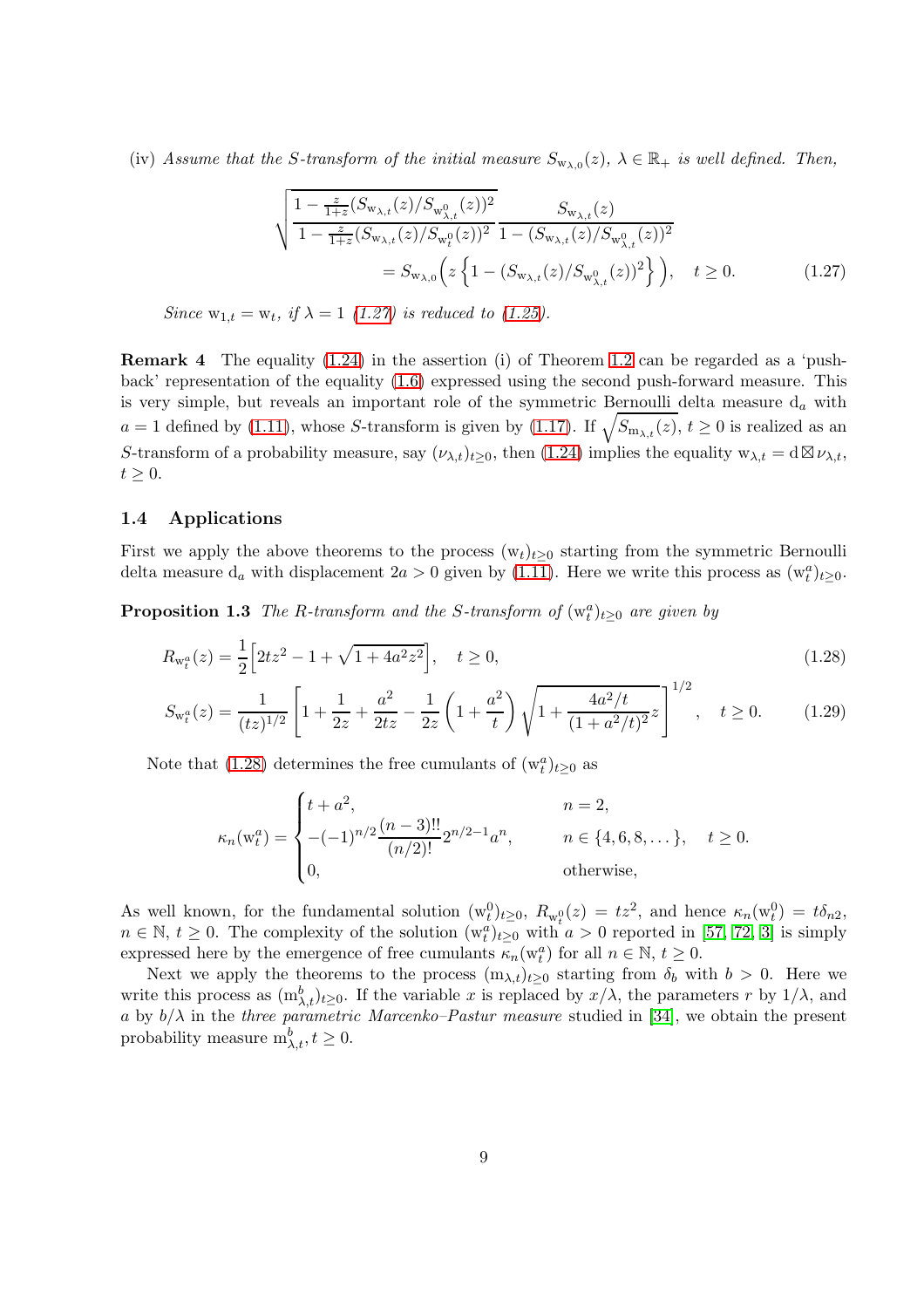**Proposition 1.4** *The R-transform and the S-transform of*  $(m_{\lambda,t}^b)_{t\geq 0}$  *are given by* 

$$
R_{\mathbf{m}^b_{\lambda,t}}(z) = \frac{z\{(\lambda t + b) - \lambda t^2 z\}}{(1 - tz)^2}, \quad t \ge 0,
$$
\n(1.30)

$$
S_{\mathbf{m}_{\lambda,t}^b}(z) = \frac{1}{t(\lambda+z)} \left[ 1 + \frac{\lambda}{2z} + \frac{b}{2tz} - \frac{1}{2z} \left( \lambda + \frac{b}{t} \right) \sqrt{1 + \frac{4b/t}{(\lambda+b/t)^2}} z \right], \quad t \ge 0.
$$
 (1.31)

Comparing  $(1.29)$  and  $(1.31)$ , we obtain the equality,

<span id="page-9-3"></span><span id="page-9-2"></span><span id="page-9-1"></span>
$$
S_{\mathbf{w}_t^a}(z) = \sqrt{\frac{1+z}{z}} \sqrt{S_{\mathbf{m}_{1,t}^{a^2}}(z)}.
$$
\n(1.32)

It is readily confirmed by the definition of the second push-forward measure  $(1.5)$  with  $p = 2$  that  $d_a^{(2)} = \delta_{a^2}, a > 0$ . Hence, the matching of initial measures is established, and as a special case of  $(1.7)$ ,  $(w_t^a)^{(2)} = m_{1,t}^{a^2}$ ,  $t \geq 0, a > 0$ . Therefore,  $(1.32)$  can be regarded as a special case of the assertion (i) of Theorem [1.2.](#page-7-0)

Note that [\(1.30\)](#page-9-3) determines the free cumulants of  $m_{\lambda,t}^b$  as

$$
\kappa_n(\mathbf{m}_{\lambda,t}^b) = (\lambda t + b n)t^{n-1}, \quad n \in \mathbb{N}, \quad t \ge 0.
$$

The complexity of  $(m_{\lambda,t}^b)_{t\geq0}$  with  $b>0$  reported in [\[34\]](#page-22-5) is simply expressed by a shift  $\lambda t \to \lambda t + bn$ in the above formulas for  $\kappa_n(m_{\lambda,t}^b)$ ,  $n \in \mathbb{N}, t \geq 0$ . The dynamical phase transitions studied by [\[57,](#page-23-12) [72,](#page-24-3) [3,](#page-20-5) [34\]](#page-22-5) seem to be hidden in the above solutions for the R-transforms and the S-transforms. Extracting the singularity at the transition point from the above results will be a future problem.

The present paper is organized as follows. In Section [2](#page-9-4) we explain how the complex Burgerstype equations are derived in the hydrodynamic limits of stochastic log-gases. Then we prove fundamental relations between a measure  $\mu \in \mathcal{P}_s^0(\mathbb{R})$  and its second push-forward measure  $\mu^{(2)} \in$  $\mathcal{P}^0(\mathbb{R}_+)$ . Section [3](#page-14-2) is devoted to solving the present three kinds of complex Burgers equations [\(1.2\)](#page-1-0), [\(1.3\)](#page-1-1), and [\(1.8\)](#page-1-4) by the method of characteristic curves [\[26,](#page-21-9) [27\]](#page-21-10). Proofs of Theorems [1.1,](#page-5-0) [1.2](#page-7-0) and Propositions [1.3,](#page-8-0) [1.4](#page-8-1) are given in Section [4.](#page-16-1) Concluding remarks are given in Section [5.](#page-18-0)

# <span id="page-9-4"></span><span id="page-9-0"></span>2 Preliminaries

# 2.1 From matrix-valued processes to complex Burgers-type equations through hydrodynamic limit

For  $N \in \mathbb{N} := \{1, 2, \dots\}$ , let  $H_N$  and  $U_N$  be the space of  $N \times N$  Hermitian matrices and the group of  $N \times N$  unitary matrices, respectively. We consider complex-valued continuous semi-martingale processes  $(M_t^{ij})$  $(t_i^{ij})_{t\geq 0}, 1 \leq i, j \leq N$  with the condition  $M_t^{ji} = M_t^{ij}$  $t^{ij}$ , where  $\overline{z}$  denotes the complex conjugate of  $z \in \mathbb{C}$ , and define an  $H_N$ -valued process by  $M_t = (M_t^{ij})_{1 \le i,j \le N}$ . For  $S = \mathbb{R}$  or  $\mathbb{R}_+$ , define the Weyl chambers as  $\mathbb{W}_N(S) := \{ \boldsymbol{x} = (x^1, \ldots, x^N) \in S^N : x^1 \leq \cdots \leq x^N \},$  and write their closures as  $\overline{\mathbb{W}_N(S)} = \{x \in \overline{S}^N : x^1 \leq \cdots \leq x^N\}$ . For each  $t \geq 0$ , there exists  $U_t = (U_t^{ij}$  $(t_i^j)_{1\leq i,j\leq N} \in \mathsf{U}_N$  such that it diagonalizes  $M_t$  as  $U_t^{\dagger} M_t U_t = \text{diag}(\Lambda_t^1, \ldots, \Lambda_t^N)$  with the eigenvalues  $\{\Lambda_t^i\}_{i=1}^N$  of  $M_t$ , where  $U_t^{\dagger}$  is the Hermitian conjugate of  $U_t$ ;  $(U_t^{ij})$  $\binom{ij}{t}^{\dagger} = U_t^{ji}$  $t^{j}$ ,  $1 \le i, j \le N$ ,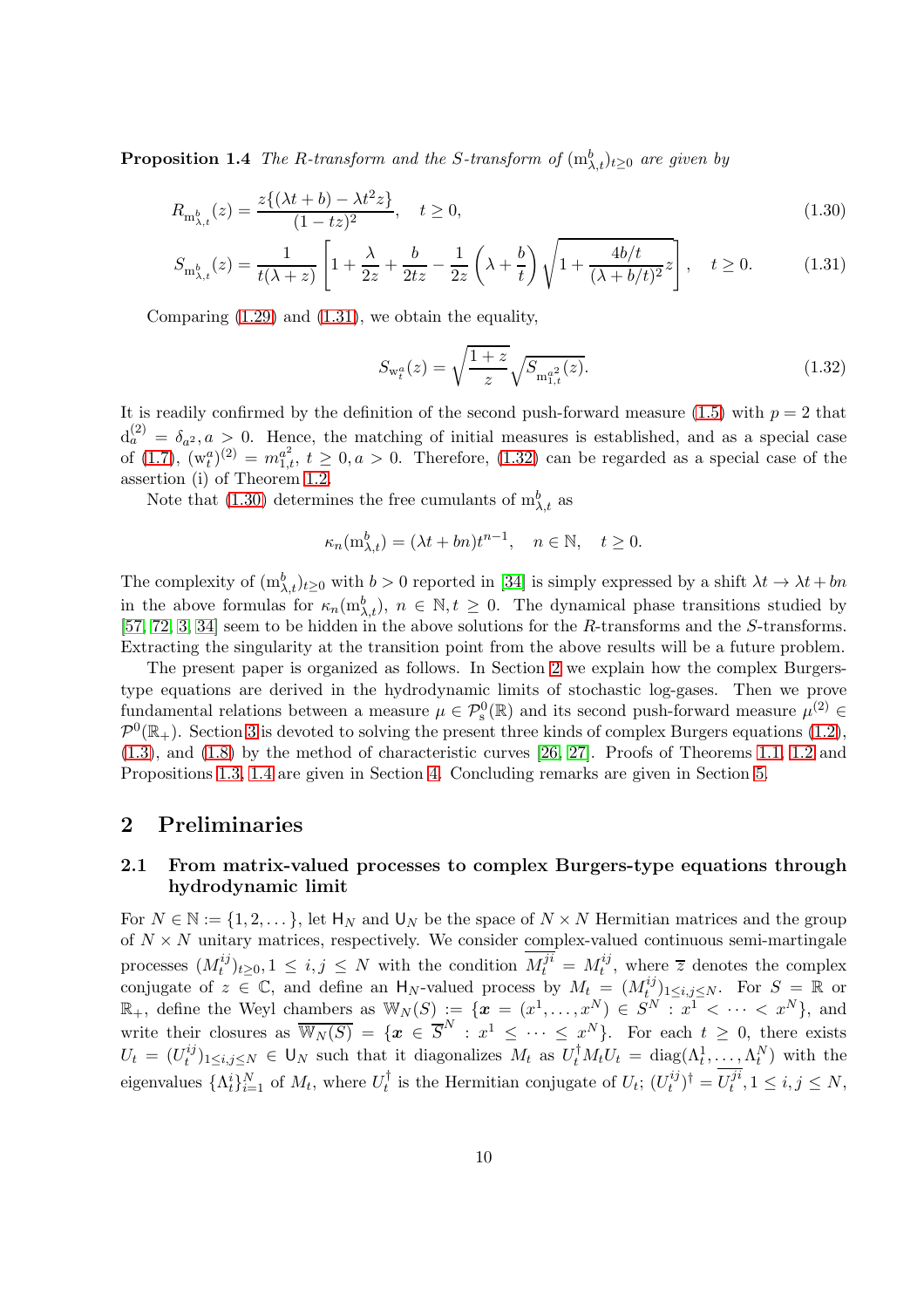and we assume  $\Lambda_t := (\Lambda_t^1, \ldots, \Lambda_t^N) \in \overline{\mathbb{W}_N(\mathbb{R})}$ ,  $t \geq 0$ . For  $dM_t := (dM_t^{ij})_{1 \leq i,j \leq N}$ , define a set of quadratic variations,

$$
\Gamma^{ij,k\ell}_t:=\Big\langle (U^\dagger dMU)^{ij}, (U^\dagger dMU)^{k\ell} \Big\rangle_t, \quad 1\leq i,j,k,\ell\leq N, \quad t\geq 0.
$$

<span id="page-10-1"></span>The following is proved [\[19,](#page-21-0) [50,](#page-23-2) [46\]](#page-22-2). See Section 4.3 of [\[2\]](#page-20-0) for details of proof.

**Proposition 2.1** *The eigenvalue process*  $(\Lambda_t)_{t>0}$  *satisfies the following system of SDEs,* 

 $d\Lambda_t^i = d\mathcal{M}_t^i + dJ_t^i, \quad t \geq 0, \quad 1 \leq i \leq N,$ 

 $where \ (\mathcal{M}_t^i)_{t \geq 0}, 1 \leq i \leq N \ \text{are martingales with quadratic variations } \langle d\mathcal{M}^i, d\mathcal{M}^j \rangle_t = \Gamma_t^{ii, jj} dt, t \geq 0,$ and  $(J_t^i)_{t \geq 0}, 1 \leq i \leq N$  *are the processes with finite variations given by* 

$$
dJ_t^i = \sum_{j=1}^N \frac{\mathbf{1}_{(\Lambda_t^i \neq \Lambda_t^j)}{\Lambda_t^i - \Lambda_t^j} \Gamma_t^{ij,ji} dt + d\Upsilon_t^i.
$$

*Here*  $d\Upsilon_t^i$  denotes the finite-variation part of  $(U_t^{\dagger} dM_t U_t)^{ii}$ ,  $t \geq 0$ ,  $1 \leq i \leq N$ .

We will show two basic examples of  $M_t \in H_N, t \geq 0$  and applications of Proposition [2.1](#page-10-1) [\[50\]](#page-23-2). Let  $\nu \in \mathbb{N}_0 := \mathbb{N} \cup \{0\}$  and  $(B_t^{ij})$  $(t_i^{ij})_{t\geq 0}, \; (\widetilde{B}_t^{ij})_{t\geq 0}, \; 1 \leq i \leq N + \nu, \; 1 \leq j \leq N$  be independent one-dimensional standard Brownian motions. For  $1 \leq i \leq j \leq N$ , put

$$
S_t^{ij} = \begin{cases} B_t^{ij}/\sqrt{2}, & (i < j), \\ B_t^{ii}, & (i = j), \end{cases} \quad A_t^{ij} = \begin{cases} \widetilde{B}_t^{ij}/\sqrt{2}, & (i < j), \\ 0, & (i = j), \end{cases}
$$

and let  $S_t^{ij} = S_t^{ji}$  $t_i^{ji}$  (symmetric) and  $A_t^{ij} = -A_t^{ji}$  $t_i^u$  (anti-symmetric),  $t \geq 0$  for  $1 \leq j < i \leq N$ . Example 1 Put

$$
M_t = (M_t^{ij}) := (S_t^{ij} + \sqrt{-1}A_t^{ij})_{1 \le i,j \le N}, \quad t \ge 0.
$$

By definition  $\langle dM^{ij}, dM^{k\ell} \rangle_t = \delta^{i\ell} \delta^{jk} dt, t \ge 0, 1 \le i, j, k, \ell \le N$ . Hence, by unitarity of  $U_t \in \mathsf{U}_N$ ,  $t \geq 0$ , we see that  $\Gamma_t^{ij, k\ell} = \delta^{i\ell} \delta^{jk}$ , which gives  $\langle d\mathcal{M}^i, d\mathcal{M}^j \rangle_t = \Gamma_t^{ii, jj} dt = \delta^{ij} dt$  and  $\Gamma_t^{ij, ji} \equiv 1$ ,  $t \geq 0, 1 \leq i, j \leq N$ . Then Proposition [2.1](#page-10-1) proves that the eigenvalue process  $(\Lambda_t)_{t>0}$ , satisfies the following system of SDEs with  $\beta = 2$ ,

<span id="page-10-0"></span>
$$
d\Lambda_t^i = dB_t^i + \frac{\beta}{2} \sum_{1 \le j \le N, j \ne i} \frac{dt}{\Lambda_t^i - \Lambda_t^j}, \quad t \ge 0, \quad 1 \le i \le N. \tag{2.1}
$$

Here  $(B_t^i)_{t\geq0}$ ,  $1\leq i\leq N$  are independent one-dimensional standard Brownian motions, which are different from  $(B_t^{ij})$  $(t^{ij}_t)_{t\geq 0}$  and  $(\widetilde{B}^{ij}_t)_{t\geq 0}$  used to define  $(S^{ij}_t)$  $(t^{ij}_t)_{t\geq 0}$  and  $(A_t^{ij})$  $_{t}^{ij}|_{t\geq0}, 1\leq i,j\leq N.$  If  $\beta=2$  and the initial configuration is  $N\delta_0$ , that is, all N particles are at the origin, then at each time  $t > 0$ ,  $\Lambda_t = (\Lambda_t^1, \ldots, \Lambda_t^N)$  gives a point process on R which is equal in distribution with the GUE eigenvalue point process with variance t [\[33,](#page-22-1) [50\]](#page-23-2). For  $\beta > 0$ , we call the solution of [\(2.1\)](#page-10-0) the N-particle system of *Dyson's Brownian motion model* with parameter  $\beta$  [\[33\]](#page-22-1), and write it as  $(\Lambda_t^{\mathcal{D}(N,\beta)})_{t\geq 0}$ .

**Example 2** Consider an  $(N + \nu) \times N$  rectangular-matrix-valued process given by

$$
K_t:=(B^{ij}_t+\sqrt{-1}\widetilde{B}^{ij}_t)_{1\leq i\leq N+\nu,1\leq j\leq N},\quad t\geq 0,
$$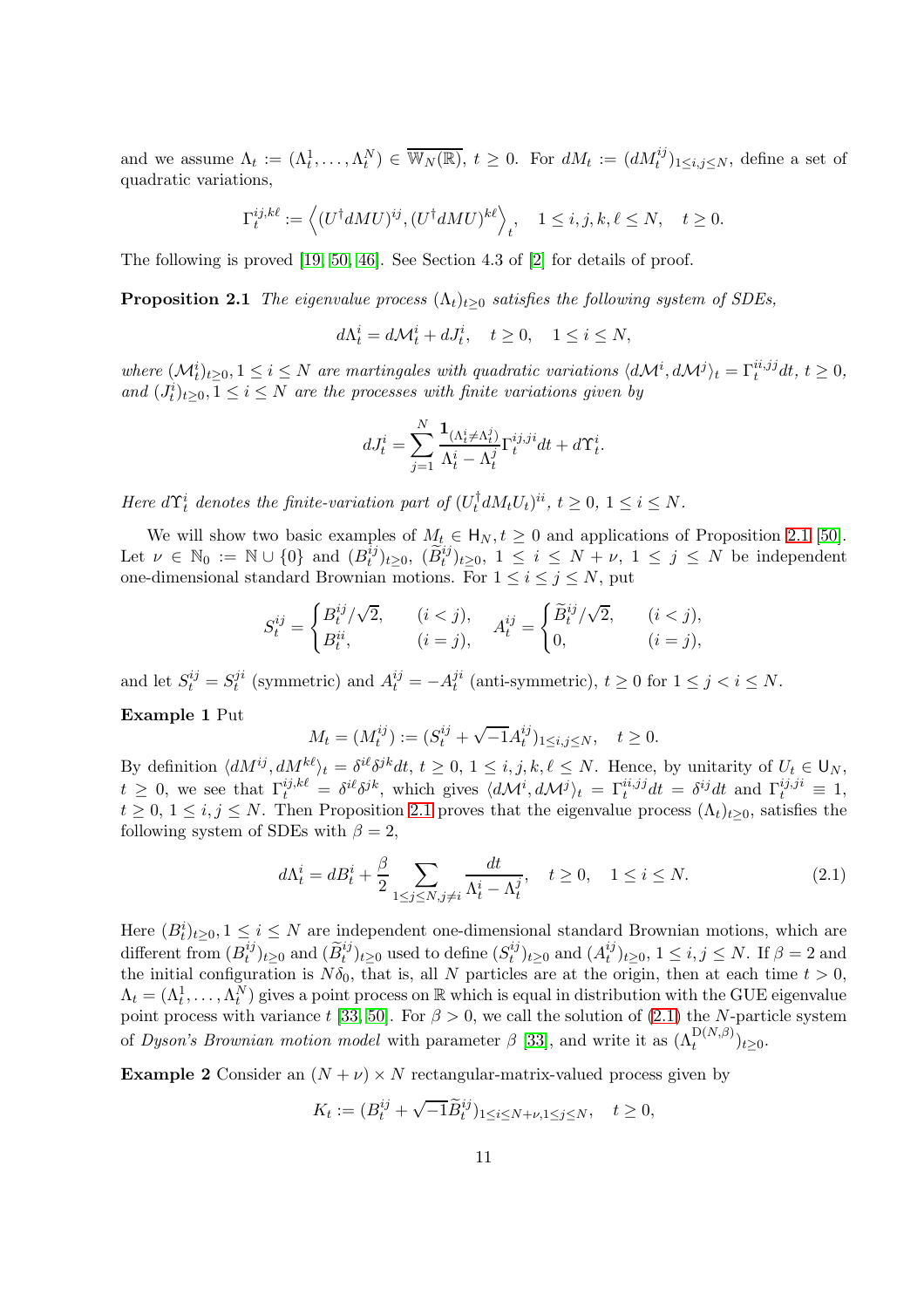and define an  $H_N$ -valued process by

$$
M_t = K^{\dagger}(t)K(t), \quad t \ge 0.
$$

The matrix  $M_t$  is positive semi-definite and hence the eigenvalues are non-negative;  $\Lambda_t^i \in \mathbb{R}_+$ ,  $t \geq 0, 1 \leq i \leq N$ . We see that the finite-variation part of  $dM_t^{ij}$  is equal to  $2(N+\nu)\delta^{ij}dt$ ,  $t \geq 0$ , and  $\langle dM^{ij}, dM^{k\ell} \rangle_t = 2(M_t^{i\ell} \delta^{jk} + M_t^{k\ell} \delta^{i\ell})dt$ ,  $t \geq 0$ ,  $1 \leq i, j, k, \ell \leq N$ , which implies that  $d\Upsilon_t^i = 2(N+\nu)dt, \Gamma_t^{ij,ji} = 2(\Lambda_t^i + \Lambda_t^j), \text{ and } \langle d\mathcal{M}^i, d\mathcal{M}^j \rangle_t = \Gamma_t^{ii,jj}dt = 4\Lambda_t^i \delta^{ij}dt, t \geq 0, 1 \leq i, j \leq N.$ Then we have the following SDEs with  $\beta = 2$  for the eigenvalue process of  $(M_t)_{t>0}$ ,

<span id="page-11-1"></span>
$$
d\Lambda_t^i = 2\sqrt{\Lambda_t^i} d\widetilde{B}_t^i + \beta \left[ (\nu + 1) + 2\Lambda_t^i \sum_{1 \le j \le N, j \ne i} \frac{1}{\Lambda_t^i - \Lambda_t^j} \right] dt, \quad t \ge 0, \quad 1 \le i \le N,
$$
 (2.2)

where  $(B_t^i)_{t\geq0}$ ,  $1\leq i\leq N$  are independent one-dimensional standard Brownian motions, which are different from  $(B_t^{ij})$  $(t^{ij})_{t\geq0}$  and  $(\widetilde{B}^{ij}_t)_{t\geq0}$ ,  $1 ≤ i, j ≤ N$ , used above to define the rectangular-matrixvalued process  $(K_t)_{t>0}$ . The parameter  $\nu$  can be extended to  $\nu > -1$ , in which if  $\nu \in (-1,0)$ , a reflecting wall is put at the origin [\[50\]](#page-23-2). We call the solution of [\(2.2\)](#page-11-1) the N-particle system of the *Bru–Wishart process* with parameters  $(\beta, \nu)$  [\[20\]](#page-21-1), and write it as  $(\Lambda_t^{\text{BW}(N,\beta,\nu)})_{t\geq 0}$ .

The positive roots of eigenvalues of  $M_t$  give the *singular values* of the rectangular matrix  $K_t$ , which are denoted by

<span id="page-11-2"></span>
$$
\mathcal{S}_t^i := \sqrt{\Lambda_t^i}, \quad t \ge 0, \quad 1 \le i \le N. \tag{2.3}
$$

The system of SDEs for them is readily obtained from [\(2.2\)](#page-11-1) as

<span id="page-11-0"></span>
$$
dS_t^i = d\widetilde{B}_t^i + \frac{\beta(\nu+1) - 1}{2S_t^i} dt + \frac{\beta}{2} \sum_{1 \le j \le N, j \ne i} \left( \frac{1}{S_t^i - S_t^j} + \frac{1}{S_t^i + S_t^j} \right) dt,\tag{2.4}
$$

 $t \geq 0, 1 \leq i \leq N$  with  $\beta = 2$  and  $\nu > -1$ . If  $\beta = 2$  and the initial configuration is  $N\delta_0$ , then at each time  $t > 0$ ,  $S_t = (S_t^1, \ldots, S_t^N)$  on  $\mathbb{R}_+$  gives the *chiral GUE point process* with parameter  $\nu$  and variance t studied in random matrix theory for high energy physics [\[64,](#page-23-9) [68,](#page-24-2) [67,](#page-23-10) [35,](#page-22-0) [1\]](#page-20-1). For  $\beta > 0$ , we call the solution of [\(2.4\)](#page-11-0) the *chiral version of Dyson's Brownian motion model* with parameters  $(\beta, \nu)$ , and write it as  $(\mathcal{S}_t^{\text{chD}(N,\beta,\nu)})$  $\binom{t}{t}$ <sub>t</sub>  $\sum_{\nu\geq 0}$ .

At each time  $t > 0$ , the point processes  $\Lambda_t^{\mathcal{D}(N,\beta)}$ ,  $\Lambda_t^{\mathcal{BW}(N,\beta,\nu)}$ , and  $\mathcal{S}_t^{\text{chD}(N,\beta,\nu)}$  $t^{c(n,\rho,\nu)}$  are known as typical examples of one-dimensional *log-gases* [\[35\]](#page-22-0). Therefore, we will call the solutions of the SDEs [\(2.1\)](#page-10-0), [\(2.2\)](#page-11-1), and [\(2.4\)](#page-11-0) *stochastic log-gases*. Note that, when  $\beta = 2$ , (2.2) and (2.4) can be regarded as the N-variable extensions of the  $2(\nu + 1)$ -dimensional squared Bessel process and the Bessel process with parameter  $\nu > -1$ , respectively [\[46\]](#page-22-2).

For  $\Lambda_t^{\mathrm{D}(N,\beta)} \;=\; (\Lambda_t^{\mathrm{D}(N,\beta)\,1}, \ldots, \Lambda_t^{\mathrm{D}(N,\beta)\,N})$  $t^{D(N,\beta)N}$ ,  $t \geq 0$ , we regard the time evolution of empirical measures

$$
\Xi_t^{\mathcal{D}(N,\beta)}(\cdot) := \frac{1}{N} \sum_{i=1}^N \delta_{\Lambda_t^{\mathcal{D}(N,\beta)i}}(\cdot), \quad t \in [0,T],
$$

as an element of  $C([0,T] \to \mathcal{P}^0(\mathbb{R}))$ . For  $(\Lambda_t^{\text{BW}(N,\beta,\nu)})_{t\geq 0}$  and  $(\mathcal{S}_t^{\text{D}(N,\beta,\nu)})$  $(t^{(N,\rho,\nu)})_{t\geq 0}$ , let

$$
\lambda := \frac{N + \nu}{N} \quad \Longleftrightarrow \quad \nu = (\lambda - 1)N,
$$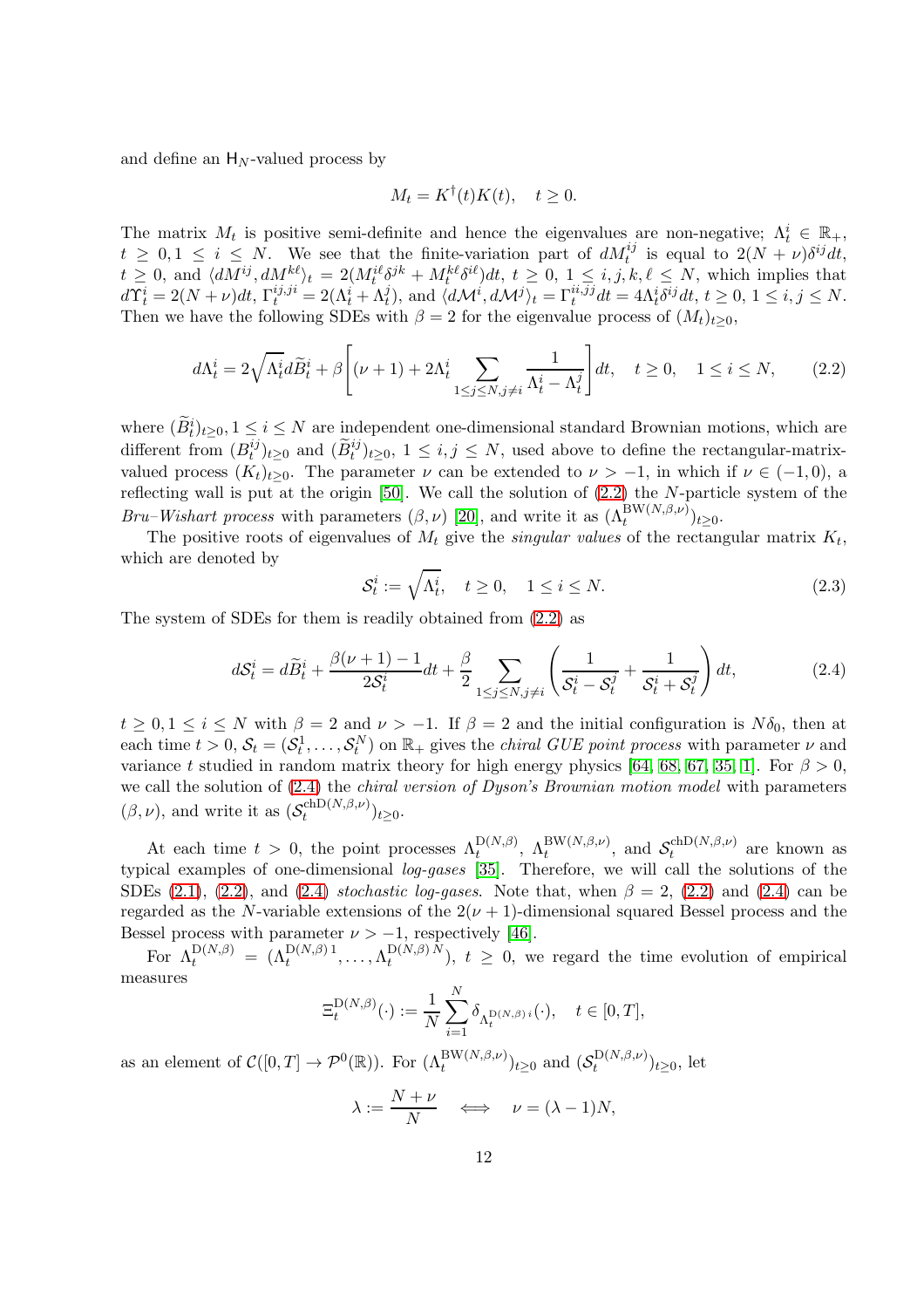and consider

<span id="page-12-0"></span>
$$
\Xi_t^{\mathrm{BW}(N,\beta,(\lambda-1)N)}(\cdot) := \frac{1}{N} \sum_{i=1}^N \delta_{\Lambda_t^{\mathrm{BW}(N,\beta,(\lambda-1)N)i}}(\cdot), \quad t \in [0,T]
$$

as an element of  $C([0, T] \to \mathcal{P}^0(\mathbb{R}_+))$ , and with  $(2.3)$  consider

$$
\Sigma_t^{\text{chD}(N,\beta,(\lambda-1)N)}(\cdot) := \frac{1}{2N} \sum_{i=1}^N \left\{ \delta_{\mathcal{S}_t^{\text{chD}(N,\beta,(\lambda-1)N)i}}(\cdot) + \delta_{-\mathcal{S}_t^{\text{chD}(N,\beta,(\lambda-1)N)i}}(\cdot) \right\}, \quad t \in [0,T],
$$

as an element of  $C([0, T] \to \mathcal{P}_s^0(\mathbb{R}))$ . The following is proved [\[25,](#page-21-11) [63,](#page-23-5) [21,](#page-21-5) [15\]](#page-21-3).

**Theorem 2.2** *Assume that for any*  $N \in \mathbb{N}$ , the *initial measures*  $\Xi_0^{\text{D}(N,\beta)}$  $\mathcal{D}(N,\beta)$   $\equiv 0 \mathcal{D}(N,\beta,(\lambda-1)N)$ , and  $\Sigma_0^{\text{chD}(N,\beta,(\lambda-1)N)}$  have bounded supports, where  $(\Sigma_0^{\text{chD}(N,\beta,(\lambda-1)N)})$ <sup>(2)</sup> =  $\Xi_0^{\text{BW}(N,\beta,(\lambda-1)N)}$  is satisfied, and in  $N \to \infty$  they converge weakly to the measures  $w_0 \in \mathcal{P}^0(\mathbb{R})$ ,  $m_{\lambda,0} \in \mathcal{P}^0(\mathbb{R}_+)$ , and  $w_{\lambda,0} \in$  $\mathcal{P}_s^0(\mathbb{R})$ *, respectively. Then for any fixed*  $T < \infty$ *,* 

$$
\begin{aligned} & (\Xi_t^{\mathcal{D}(N,\beta)}(\cdot))_{t\in[0,T]} \Longrightarrow (\mathbf{w}_t(\cdot))_{t\in[0,T]} \quad a.s. \quad \text{in } \mathcal{C}([0,T] \to \mathcal{P}^0(\mathbb{R})),\\ & (\Xi_t^{\mathcal{BW}(N,\beta,(\lambda-1)N)}(\cdot))_{t\in[0,T]} \Longrightarrow (\mathbf{m}_{\lambda,t}(\cdot))_{t\in[0,T]} \quad a.s. \quad \text{in } \mathcal{C}([0,T] \to \mathcal{P}^0(\mathbb{R}_+)),\\ & (\Sigma_t^{\text{chD}(N,\beta,(\lambda-1)N)}(\cdot))_{t\in[0,T]} \Longrightarrow (\mathbf{w}_{\lambda,t}(\cdot))_{t\in[0,T]} \quad a.s. \quad \text{in } \mathcal{C}([0,T] \to \mathcal{P}_s^0(\mathbb{R})),\end{aligned}
$$

*where*  $(w_t)_{t\geq 0}$ ,  $(m_{\lambda,t})_{t\geq 0}$ , and  $(w_{\lambda,t})_{t\geq 0}$  are the time-dependent probability measures defined so that *their Cauchy transforms solve the PDEs [\(1.2\)](#page-1-0), [\(1.8\)](#page-1-4), and [\(1.3\)](#page-1-1) under the initial probability measures*  $w_0$ ,  $m_{\lambda,0}$ *, and*  $w_{\lambda,0}$ *, respectively.* 

Note that dependence on the parameter  $\beta$  vanishes in the limit  $N \to \infty$ . By the construction mentioned above, the relation

$$
\left(\Sigma_t^{\text{chD}(N,\beta,(\lambda-1)N)}\right)^{(2)} \stackrel{\text{d}}{=} \Xi_t^{\text{BW}(N,\beta,(\lambda-1)N)}, \quad t \ge 0,
$$

holds, and then Theorem [2.2](#page-12-0) proves the equality  $w_{\lambda,t}^{(2)} = m_{\lambda,t}$ ,  $t \ge 0$ . This is consistent with the definition [\(1.6\)](#page-1-3).

#### 2.2 Expressions of second push-forward measures

We will prove the following.

**Lemma 2.3** For  $\mu \in \mathcal{P}_s^0(\mathbb{R})$  and  $\nu \in \mathcal{P}^0(\mathbb{R}_+)$ , the following four statements are equivalent with *each other,*

<span id="page-12-1"></span>(i) 
$$
\mu^{(2)} = \nu
$$
,  
\n(ii)  $G_{\mu}(z) = zG_{\nu}(z^{2})$ ,  
\n(iii)  $R_{\mu}(z) = R_{\nu} \left( \frac{z^{2}}{R_{\mu}(z) + 1} \right)$   
\n(iv)  $S_{\mu}(z) = S_{d}(z) \sqrt{S_{\nu}(z)}$ .

,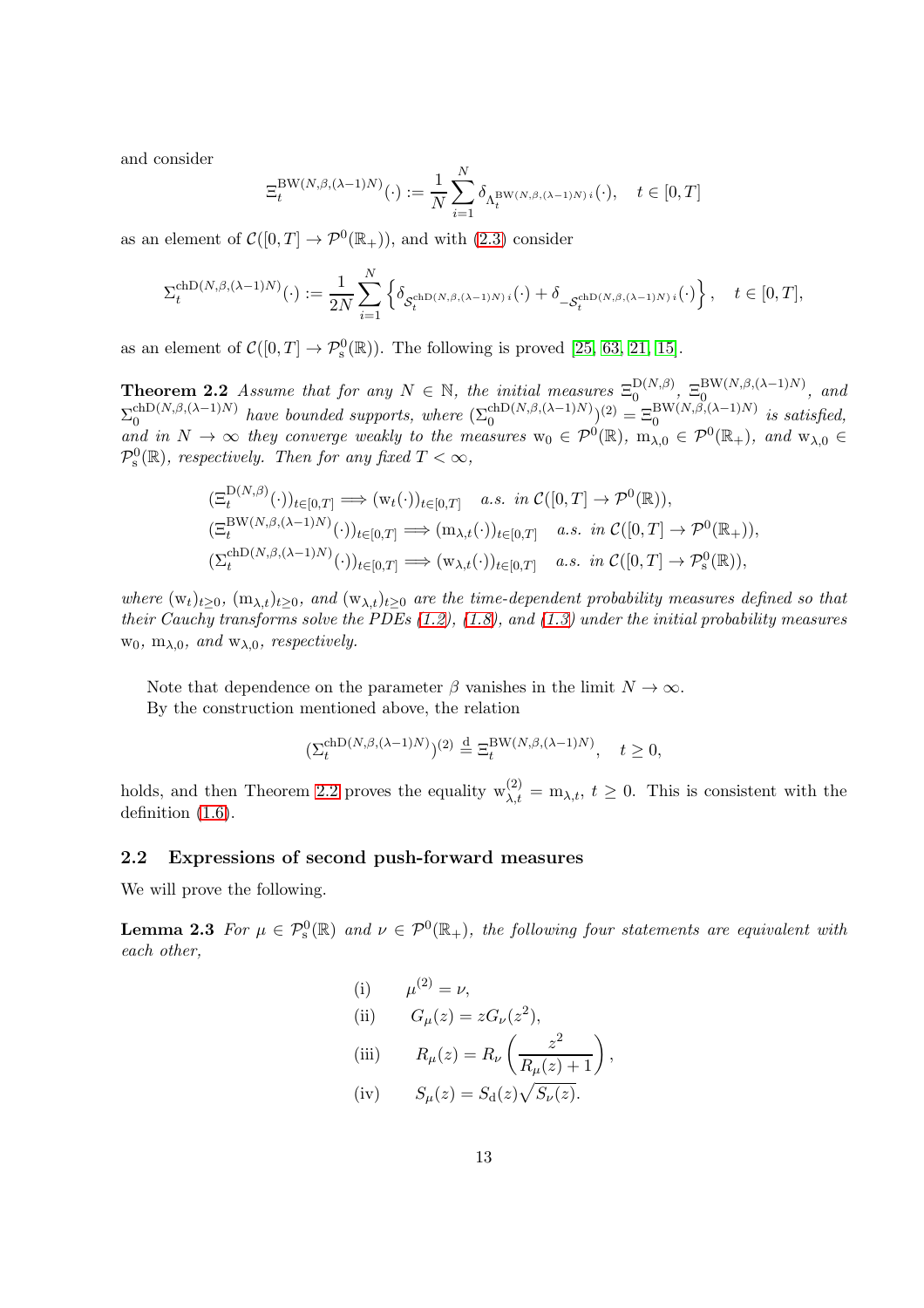*Proof* Assume that  $\mu(dx)$  (resp.  $\nu(dx)$ ) has a probability density function  $\rho_{\mu}(x)$  (resp.  $\rho_{\nu}(x)$ ). Let  $B \in \mathcal{B}((0,\infty))$ . Then

$$
\nu(B) = \int_{\mathbb{R}} 1_B(x)\rho_{\nu}(x)dx
$$
  
= 
$$
\int_{\mathbb{R}_+} 1_B(x^2)\rho_{\nu}(x^2)dx^2 = \int_{\mathbb{R}} 1_B(x^2)\rho_{\nu}(x^2)|x|dx.
$$

On the other hand, by definition [\(1.5\)](#page-1-6),  $\mu^{(2)}(B) = \int_{\mathbb{R}} 1_B(x^2) \rho_\mu(x) dx$ . Hence

<span id="page-13-0"></span>(i) 
$$
\iff
$$
  $\rho_{\mu}(x) = \rho_{\nu}(x^2)|x|, \quad x \in \mathbb{R}.$  (2.5)

Since [\(2.5\)](#page-13-0) implies the symmetry  $\rho_{\mu}(-x) = \rho_{\mu}(x), x \in \mathbb{R}$ , we see that

$$
G_{\mu}(z) = \int_{\mathbb{R}} \frac{\rho_{\mu}(x)}{z - x} dx
$$
  
=  $\frac{1}{2} \left\{ \int_{\mathbb{R}} \frac{\rho_{\mu}(-x)}{z - x} dx + \int_{\mathbb{R}} \frac{\rho_{\mu}(x)}{z - x} dx \right\}$   
=  $\frac{1}{2} \left\{ \int_{\mathbb{R}} \frac{\rho_{\mu}(x)}{z + x} dx + \int_{\mathbb{R}} \frac{\rho_{\mu}(x)}{z - x} dx \right\} = z \int_{\mathbb{R}} \frac{\rho_{\mu}(x)}{z^{2} - x^{2}} dx.$ 

Then when [\(2.5\)](#page-13-0) is satisfied,

$$
G_{\mu}(z) = z \int_{\mathbb{R}} \frac{\rho_{\nu}(x^2)|x|}{z^2 - x^2} dx = z \int_{\mathbb{R}_{+}} \frac{\rho_{\nu}(x^2)}{z^2 - x^2} dx^2 = z G_{\nu}(z^2) \quad \Longleftrightarrow \quad \text{(ii)}.
$$

When (ii) is satisfied,

$$
G_{\mu}\left(\frac{R_{\mu}(z)+1}{z}\right) = \frac{R_{\mu}(z)+1}{z}G_{\nu}\left(\left(\frac{R_{\mu}(z)+1}{z}\right)^2\right)
$$

holds. By [\(1.14\)](#page-3-2), this implies

$$
z = \frac{R_{\mu}(z) + 1}{z} G_{\nu} \left( \left( \frac{R_{\mu}(z) + 1}{z} \right)^2 \right) \iff G_{\nu} \left( \left( \frac{R_{\mu}(z) + 1}{z} \right)^2 \right) = \frac{z^2}{R_{\mu}(z) + 1}
$$
  

$$
\iff \left( \frac{R_{\mu}(z) + 1}{z} \right)^2 = G_{\nu}^{(-1)} \left( \frac{z^2}{R_{\mu}(z) + 1} \right) = \frac{R_{\mu}(z) + 1}{z^2} \left\{ R_{\nu} \left( \frac{z^2}{R_{\mu}(z) + 1} \right) + 1 \right\},
$$

where we used  $(1.14)$  again. This is equivalent with (iii). When (ii) is satisfied,

<span id="page-13-1"></span>
$$
G_{\mu}\left(\frac{z+1}{zS_{\mu}(z)}\right) = \frac{z+1}{zS_{\mu}(z)}G_{\nu}\left(\left(\frac{z+1}{zS_{\mu}(z)}\right)^{2}\right)
$$
(2.6)

holds. By  $(1.13)$ ,  $(1.15)$ , and  $(1.16)$ , we can prove the equality

$$
G_{\mu}\left(\frac{z+1}{zS_{\mu}(z)}\right) = zS_{\mu}(z).
$$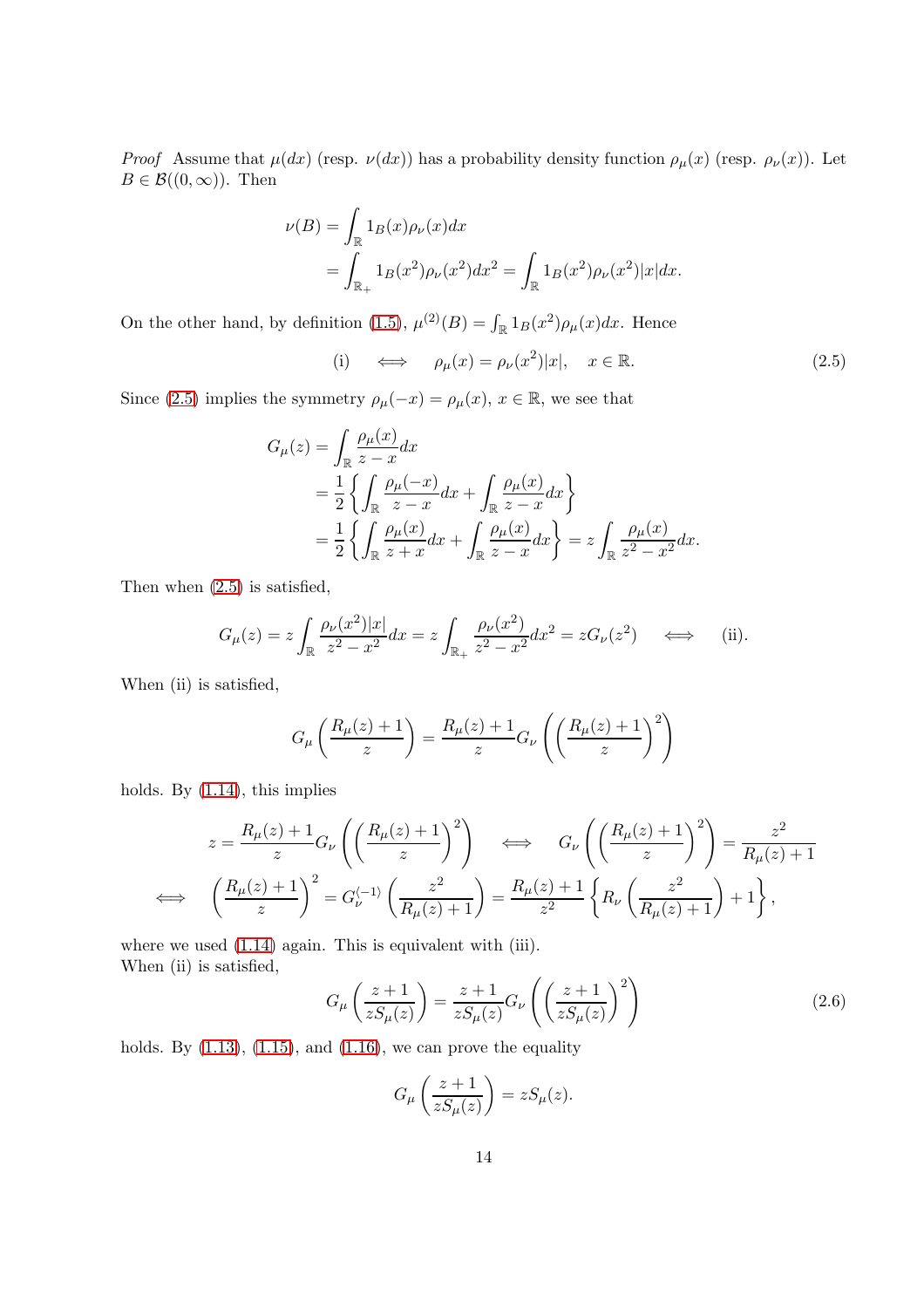Then [\(2.6\)](#page-13-1) gives

<span id="page-14-3"></span>
$$
G_{\nu}\left(\left(\frac{z+1}{zS_{\mu}(z)}\right)^2\right) = (z+1)\left(\frac{zS_{\mu}(z)}{z+1}\right)^2.
$$
\n(2.7)

By [\(1.13\)](#page-3-1), the LHS of [\(2.7\)](#page-14-3) is equal to  $[\Psi_{\nu}({zS_{\mu}(z)/(z+1)})^2) + 1]{zS_{\mu}(z)/(z+1)}^2$ . Hence we obtain the equalities  $z = \Psi_{\nu}(\{zS_{\mu}(z)/(z+1)\}^2) \iff \chi_{\nu}(z) = \{zS_{\mu}(z)/(z+1)\}^2$ . By [\(1.16\)](#page-4-1), this gives

$$
S_{\mu}(z)^2 = \frac{1+z}{z} S_{\nu}(z).
$$

We use [\(1.17\)](#page-5-3) with  $a = 1$  and then (iv) is obtained. Hence the proof is complete.

# <span id="page-14-2"></span>3 General Solutions of Complex Burgers-type Equations

Let  $t \in [0, \infty)$  and  $z \in \mathbb{C}^+$  be independent variables and consider a PDE for a complex function  $g = g(t, z) \in \mathbb{C}$  in the form,

<span id="page-14-4"></span>
$$
A(t, z, g)\frac{\partial g}{\partial t} + B(t, z, g)\frac{\partial g}{\partial z} = C(t, z, g). \tag{3.1}
$$

We regard the solution of [\(3.1\)](#page-14-4) as a surface  $g = g(t, z)$  in the space  $[0, \infty) \times \mathbb{C}^+ \times \mathbb{C}$ . Then (3.1) is interpreted as a geometrical statement that the vector field  $(A(t, z, g), B(t, z, g), C(t, z, g))$  is tangent to the surface at every point. This statement means that the graph of solution is given by a union of integral curves of this vector field. They are called the *characteristic curves* [\[26\]](#page-21-9) of [\(3.1\)](#page-14-4) and satisfy the *Lagrange–Charpit equatoin* (see [\[27\]](#page-21-10) and references therein),

<span id="page-14-5"></span>
$$
\frac{dt}{A(t,z,g)} = \frac{dz}{B(t,z,g)} = \frac{dg}{C(t,z,g)}.\tag{3.2}
$$

Here we consider the special case such that  $A(t, z, q) \equiv 1$ . Then [\(3.2\)](#page-14-5) is written as

<span id="page-14-6"></span>
$$
\begin{cases}\n\frac{dz}{dt} = B(t, z, g), \n\frac{dg}{dt} = C(t, z, g).\n\end{cases}
$$
\n(3.3)

<span id="page-14-0"></span>We will show that the solutions of  $(3.3)$  for  $(1.2)$ ,  $(1.3)$  and  $(1.8)$  are obtained in the forms of functional equations.

**Proposition 3.1** (i) *Given the Cauchy transform*  $G_{w_0}(z)$  *of the initial measure*  $w_0 \in \mathcal{P}^0(\mathbb{R})$ *, the solution of [\(1.2\)](#page-1-0) satisfies the functional equation,*

<span id="page-14-1"></span>
$$
G_{w_t}(z) = G_{w_0}(z - tG_{w_t}(z)), \quad t \ge 0.
$$
\n(3.4)

(ii) *Given the Cauchy transform*  $G_{m_{\lambda,0}}(z)$  *of the initial measure*  $m_{\lambda,0} \in \mathcal{P}^0(\mathbb{R}_+)$ *, the solution of [\(1.8\)](#page-1-4) satisfies the functional equation,*

<span id="page-14-7"></span>
$$
\frac{1}{G_{\mathbf{m}_{\lambda,t}}(z)} = t + \frac{1}{G_{\mathbf{m}_{\lambda,0}}\Big((1 - tG_{\mathbf{m}_{\lambda,t}}(z))\{(1 - \lambda)t + (1 - tG_{\mathbf{m}_{\lambda,t}}(z))z\}\Big)}, \quad t \ge 0. \tag{3.5}
$$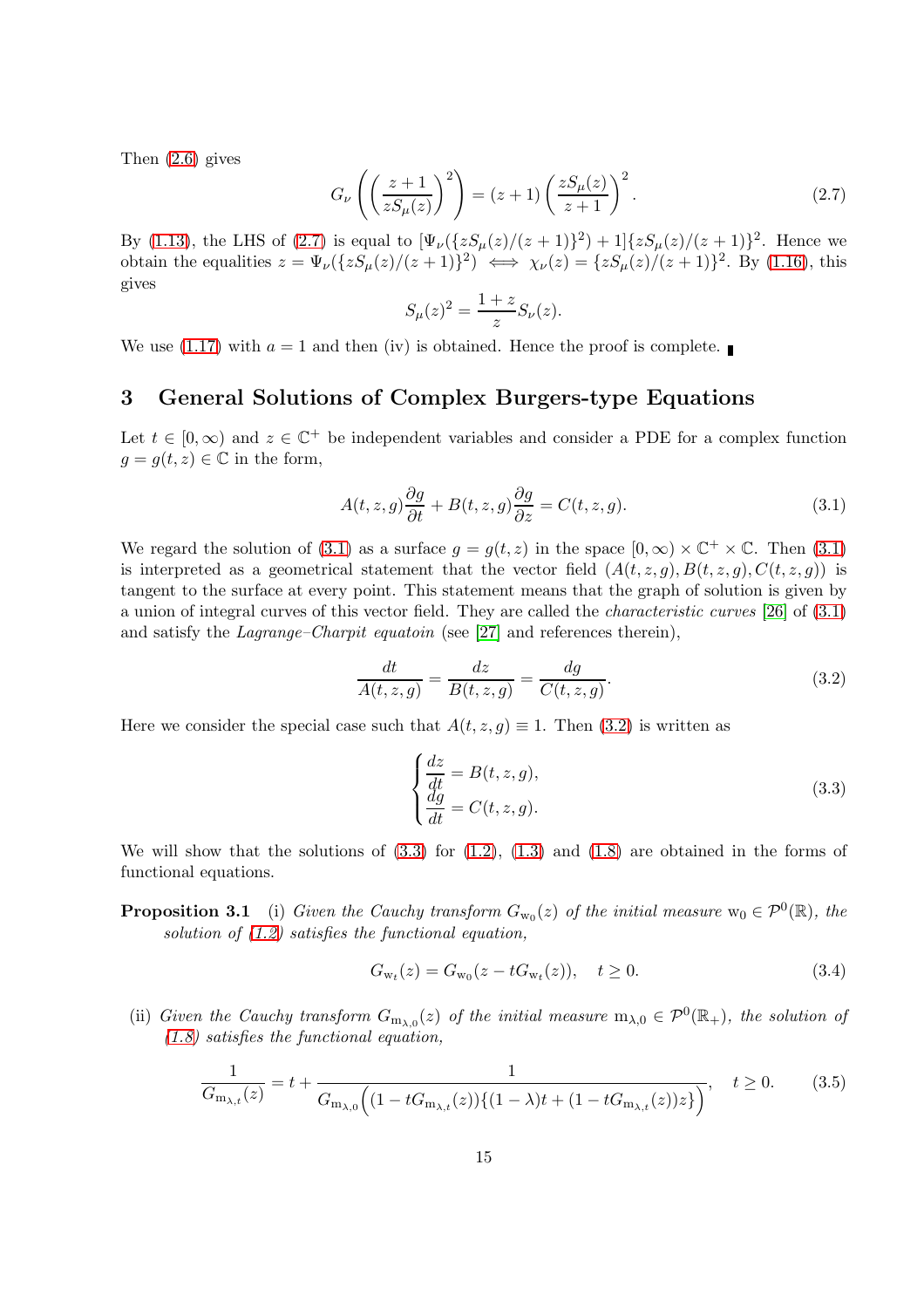(iii) Given the Cauchy transform  $G_{w_{\lambda,0}}(z)$  of the initial measure  $w_{\lambda,0} \in \mathcal{P}_s^0(\mathbb{R})$ , the solution of *[\(1.3\)](#page-1-1) satisfies the functional equation,*

$$
\frac{1}{G_{\mathbf{w}_{\lambda,t}}(z)} = \frac{t}{z} + \frac{\sqrt{(1 - \frac{t}{z}G_{\mathbf{w}_{\lambda,t}}(z))\{(1 - \lambda)t + (1 - \frac{t}{z}G_{\mathbf{w}_{\lambda,t}}(z))z^2\}}}{zG_{\mathbf{w}_{\lambda,0}}\left(\sqrt{(1 - \frac{t}{z}G_{\mathbf{w}_{\lambda,t}}(z))\{(1 - \lambda)t + (1 - \frac{t}{z}G_{\mathbf{w}_{\lambda,t}}(z))z^2\}}\right)}, \quad t \ge 0. \quad (3.6)
$$

*Proof* (i) Consider the PDE [\(1.2\)](#page-1-0) for  $g(t, z) = G_{w_t}(z)$ . In this case [\(3.3\)](#page-14-6) becomes

<span id="page-15-7"></span>
$$
\frac{dz(t)}{dt} = g(t, z(t)),\tag{3.7}
$$

<span id="page-15-1"></span><span id="page-15-0"></span>
$$
\frac{dg(t, z(t))}{dt} = 0.\t\t(3.8)
$$

By [\(3.8\)](#page-15-0), we can conclude that

<span id="page-15-2"></span>
$$
g(t, z(t)) = g(0, z(0)) \quad \forall t \ge 0.
$$
\n(3.9)

Therefore, [\(3.7\)](#page-15-1) is integrated as

$$
z(t) = z(0) + tg(0, z(0)) = z(0) + tg(t, z(t))
$$
  

$$
\iff z(0) = z(t) - tg(t, z(t)), \quad t \ge 0.
$$

Inserting this into [\(3.9\)](#page-15-2), we obtain [\(3.4\)](#page-14-1) for  $g(t, z) = G_{w_t}(z)$ . (ii) Consider the PDE [\(1.8\)](#page-1-4) for  $g(t, z) = G_{m_{\lambda,t}}(z)$ . In this case [\(3.3\)](#page-14-6) becomes

<span id="page-15-4"></span>
$$
\frac{dz(t)}{dt} = 2zg(t, z(t)) - (1 - \lambda),\tag{3.10}
$$

$$
\frac{dg(t, z(t))}{dt} = -g(t, z(t))^{2}.
$$
\n(3.11)

The solution of [\(3.11\)](#page-15-3) is given by

<span id="page-15-5"></span><span id="page-15-3"></span>
$$
g(t, z(t)) = \frac{1}{t + 1/g(0, z(0))}.
$$
\n(3.12)

Then [\(3.10\)](#page-15-4) is written as

$$
\frac{dz(t)}{dt} = \frac{2z(t)}{t + 1/g(0, z(0))} - (1 - \lambda).
$$

This is integrated as

<span id="page-15-6"></span>
$$
z(t) = \left(t + \frac{1}{g(0, z(0))}\right) \left\{1 - \lambda + C\left(t + \frac{1}{g(0, z(0))}\right)\right\},\tag{3.13}
$$

where C is an integral constant. By setting  $t = 0$  in this equation, we see that

$$
C = g(0, z(0))\{z(0)g(0, z(0)) - (1 - \lambda)\}.
$$

Using this and  $(3.12)$ ,  $(3.13)$  is rewritten as

$$
z(t) = \frac{1}{g(t, z(t))} + \frac{\lambda t g(t, z(t)) - 1}{(1 - t g(t, z(t)))g(t, z(t))} + \frac{z(0)}{(1 - t g(t, z(t)))^2},
$$

which gives

$$
z(0) = (1 - tg(t, z(t)))\{(1 - \lambda)t + (1 - tg(t, z(t)))z(t)\}, \quad t \ge 0.
$$

If we insert this expression of  $z(0)$  into [\(3.12\)](#page-15-5) and replace  $z(t)$  by z,  $g(t, z(t))$  by  $G_{m_{\lambda,t}}(z)$ , and  $g(0, \cdot)$  by  $G_{m_{\lambda,0}}(\cdot)$ , then we obtain [\(3.5\)](#page-14-7).

(iii) By Lemma [2.3](#page-12-1) (ii), [\(3.5\)](#page-14-7) is transformed into [\(3.6\)](#page-15-7).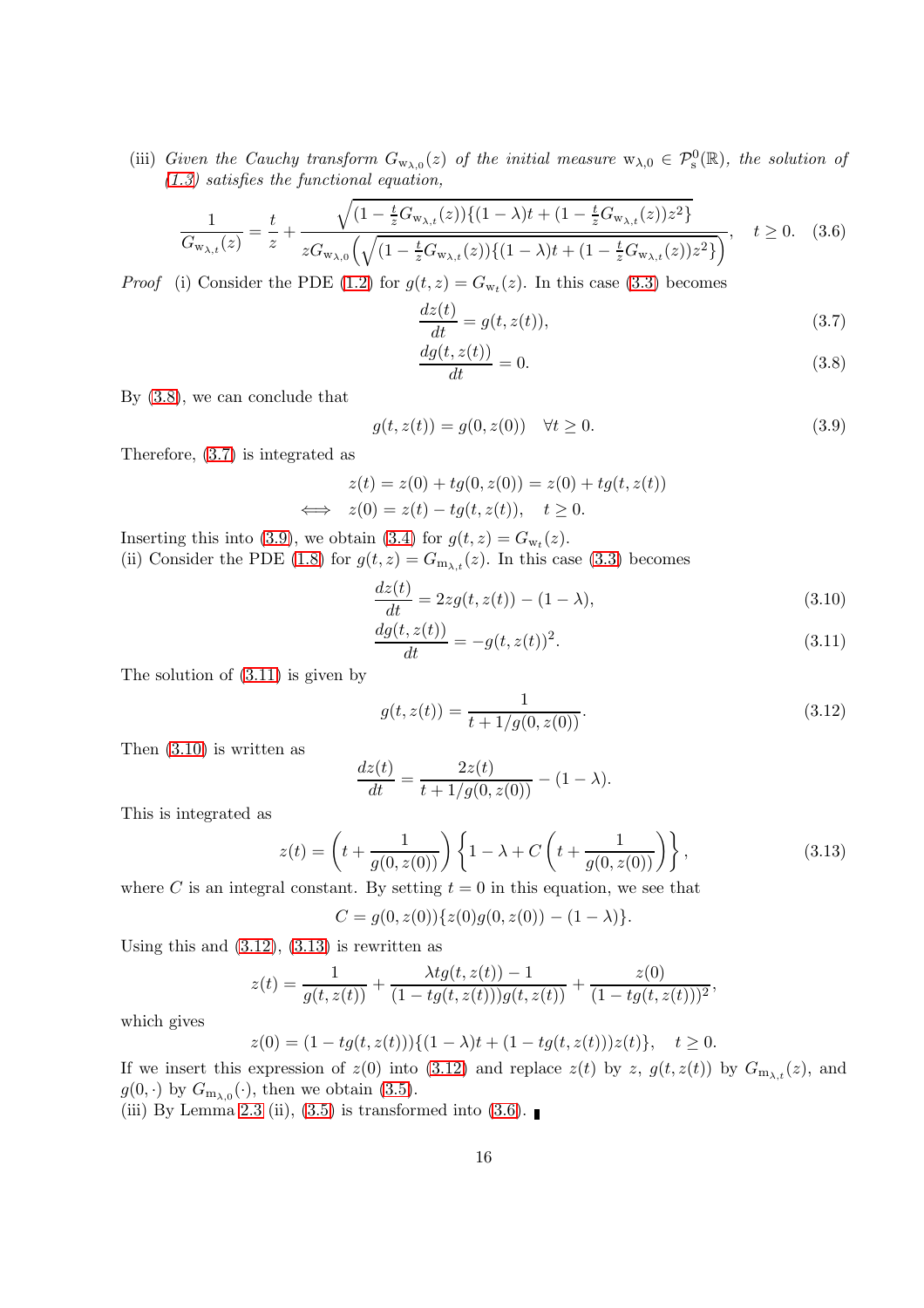# <span id="page-16-1"></span><span id="page-16-0"></span>4 Proofs

# 4.1 Proof of Theorem [1.1](#page-5-0)

(i) We put  $z = G_{\rm wt}^{(-1)}(\zeta)$  in [\(3.4\)](#page-14-1). Then we have  $\zeta = G_{\rm w_0}(G_{\rm wt}^{(-1)}(\zeta) - t\zeta)$ . Next we apply  $G_{\rm w_0}^{(-1)}$ on both sides and obtain

$$
G_{w_0}^{\langle -1 \rangle}(\zeta) = G_{w_t}^{\langle -1 \rangle}(\zeta) - t\zeta
$$
  

$$
\iff \zeta G_{w_0}^{\langle -1 \rangle}(\zeta) - 1 = (\zeta G_{w_t}^{\langle -1 \rangle}(\zeta) - 1) - t\zeta^2.
$$

By the definition  $(1.14)$ , this implies the following equation between R-transforms

$$
R_{w_0}(\zeta) = R_{w_t}(\zeta) - t\zeta^2, \quad t \ge 0.
$$

The assertion (i) of Theorem [1.1](#page-5-0) is concluded by the well-known result [\[40\]](#page-22-7),  $R_{w_t^0}(z) = tz^2$ .

(ii) We put 
$$
z = G_{m_{\lambda,t}}^{(-1)}(\zeta)
$$
 in (3.5). Then we have

$$
\frac{1}{\zeta} = t + \frac{1}{G_{\mathbf{m}_{\lambda,0}}\Big((1 - t\zeta)\{(1 - \lambda)t + (1 - t\zeta)G_{\mathbf{m}_{\lambda,t}}^{(-1)}(\zeta)\}\Big)}
$$
  

$$
\iff G_{\mathbf{m}_{\lambda,0}}\Big((1 - t\zeta)\{(1 - \lambda)t + (1 - t\zeta)G_{\mathbf{m}_{\lambda,t}}^{(-1)}(\zeta)\}\Big) = \frac{\zeta}{1 - t\zeta}.
$$

We apply  $G_{m_{\lambda,0}}^{\langle -1 \rangle}$  on both sides and obtain

$$
(1-t\zeta)\{(1-\lambda)t + (1-t\zeta)G_{\mathbf{m}_{\lambda,t}}^{\langle -1 \rangle}(\zeta)\} = G_{\mathbf{m}_{\lambda,0}}^{\langle -1 \rangle} \left(\frac{\zeta}{1-t\zeta}\right)
$$

$$
\iff -\lambda\zeta t + (1-t\zeta) \Big[ \zeta G_{\mathbf{m}_{\lambda,t}}^{\langle -1 \rangle}(\zeta) - 1 \Big] = \frac{\zeta}{1-t\zeta}G_{\mathbf{m}_{\lambda,0}}^{\langle -1 \rangle} \left(\frac{\zeta}{1-t\zeta}\right) - 1.
$$

By the definition [\(1.14\)](#page-3-2), this implies the following equations between R-transforms,

$$
-\lambda tz + (1 - tz)R_{m_{\lambda,t}}(z) = R_{m_{\lambda,0}}\left(\frac{z}{1 - tz}\right)
$$

$$
\iff R_{m_{\lambda,t}}(z) = \frac{1}{1 - tz}R_{m_{\lambda,0}}\left(\frac{z}{1 - tz}\right) + \frac{\lambda tz}{1 - tz}.
$$

Since  $R_{m_{\lambda,t}^0}(z) = \lambda tz/(1 - tz)$  [\[40,](#page-22-7) [15\]](#page-21-3), the assertion (ii) is proved.

(iii) Applying Lemma [2.3](#page-12-1) (iii) to  $(1.6)$ ,  $(1.20)$  gives  $(1.21)$ .

Hence the proof of Theorem [1.1](#page-5-0) is complete.

### 4.2 Proof of Theorem [1.2](#page-7-0)

(i) Since  $m_{\lambda,t} \in \mathcal{P}^0(\mathbb{R}_+)$  is defined by [\(1.6\)](#page-1-3), Lemma [2.3](#page-12-1) (iv) proves the assertion (i).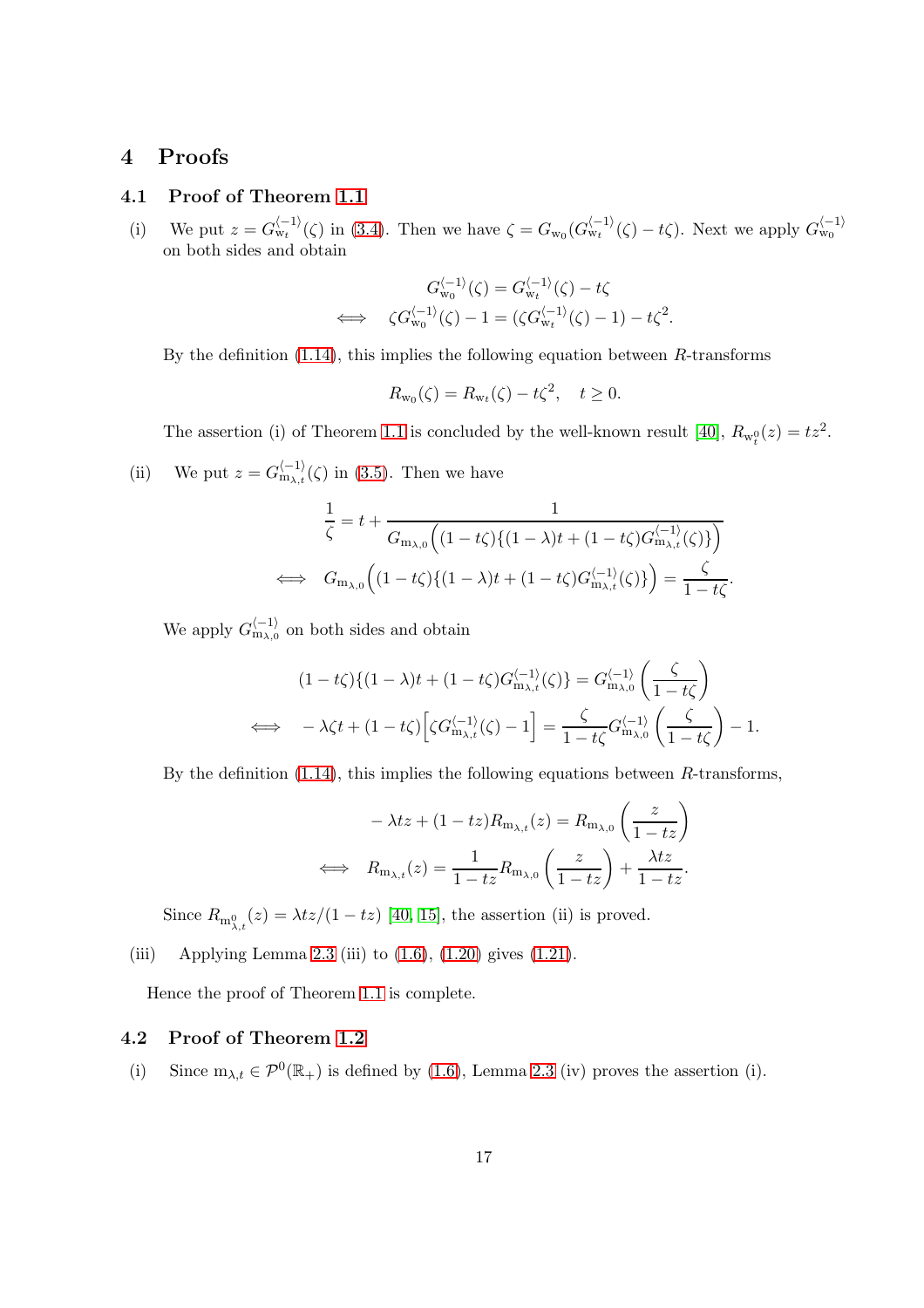(ii) We start from  $(3.4)$  in Proposition [3.1](#page-14-0) (i). Replace z by  $1/z$  and then apply  $(1.13)$ . We have

$$
z(\Psi_{\mathbf{w}_t}(z)+1) = \frac{1}{1/z - tz(\Psi_{\mathbf{w}_t}(z)+1)} \Big\{ \Psi_{\mathbf{w}_0} \Big( \frac{1}{1/z - tz(\Psi_{\mathbf{w}_t}(z)+1)} \Big) + 1 \Big\}.
$$

Put  $z = \Psi_{\mathrm{w}_t}^{\langle -1 \rangle}(\zeta) =: \chi_{\mathrm{w}_t}(\zeta)$ . Then

$$
\chi_{\mathbf{w}_t}(\zeta)(\zeta+1) = \frac{1}{1/\chi_{\mathbf{w}_t}(\zeta) - t\chi_{\mathbf{w}_t}(\zeta)(\zeta+1)} \Big\{ \Psi_{\mathbf{w}_0} \Big( \frac{1}{1/\chi_{\mathbf{w}_t}(\zeta) - t\chi_{\mathbf{w}_t}(\zeta)(\zeta+1)} \Big) + 1 \Big\}.
$$

By [\(1.16\)](#page-4-1), the above is written as follows,

$$
\zeta S_{\mathbf{w}_t}(\zeta) = \frac{1}{\frac{\zeta + 1}{\zeta S_{\mathbf{w}_t}(\zeta)} - t\zeta S_{\mathbf{w}_t}(\zeta)} \Big\{ \Psi_{\mathbf{w}_0} \Big( \frac{1}{\frac{\zeta + 1}{\zeta S_{\mathbf{w}_t}(\zeta)} - t\zeta S_{\mathbf{w}_t}(\zeta)} \Big) + 1 \Big\}
$$
  

$$
\iff \zeta \Big\{ 1 - t\zeta S_{\mathbf{w}_t}(\zeta)^2 \Big\} = \Psi_{\mathbf{w}_0} \Big( \frac{\zeta S_{\mathbf{w}_t}(\zeta)}{\zeta + 1 - t\zeta^2 S_{\mathbf{w}_t}(\zeta)^2} \Big).
$$

Now we apply  $\chi_{w_0}$  on both sides and obtain

$$
\chi_{\mathbf{w}_0}\left(\zeta\left\{1-t\zeta S_{\mathbf{w}_t}(\zeta)^2\right\}\right) = \frac{\zeta S_{\mathbf{w}_t}(\zeta)}{\zeta+1-t\zeta^2 S_{\mathbf{w}_t}(\zeta)^2}.
$$

Again we use [\(1.16\)](#page-4-1) and replace the variable  $\zeta$  by z. Then we obtain

$$
\frac{S_{\mathrm{w}_t}(z)}{1-tzS_{\mathrm{w}_t}(z)^2} = S_{\mathrm{w}_0}\Big(z\Big(1-tzS_{\mathrm{w}_t}(z)^2\Big)\Big), \quad t \ge 0.
$$

which is written as  $(1.25)$  by  $(1.23)$ .

- (iii) We can prove  $(1.26)$  similarly to  $(1.25)$  as shown above.
- (iv) By (iv) of Lemma [2.3,](#page-12-1)  $(1.26)$  is transformed to  $(1.27)$ .

Hence the proof of Theorem [1.2](#page-7-0) is complete.

## 4.3 Proof of Propisition [1.3](#page-8-0)

It is easy to verify that

$$
R_{w_t^0}(z) = tz^2,
$$
  
\n
$$
R_{d_a}(z) = \frac{1}{2} \left[ \sqrt{1 + 4a^2 z^2} - 1 \right].
$$

Then [\(1.28\)](#page-8-3) is immediately concluded from Theorem [1.1](#page-5-0) (i). We have already obtained  $S_{d_a}(z)$  as  $(1.17)$  and  $S_{w_t^0}(z)$  as  $(1.23)$ . Then  $(1.25)$  of Theorem [1.2](#page-7-0) (ii) gives

$$
\frac{S_{\mathrm{w}_t}(z)}{1-tzS_{\mathrm{w}_t}(z)^2} = \frac{1}{a} \sqrt{\frac{z+1-tz^2S_{\mathrm{w}_t}(z)^2}{z-tz^2S_{\mathrm{w}_t}(z)^2}}.
$$

This is written as

$$
t^{2}z^{3}S_{w_{t}}(z)^{4} - z\{2tz + t + a^{2}\}S_{w_{t}}(z)^{2} + (z+1) = 0,
$$

which is solved by  $(1.29)$ .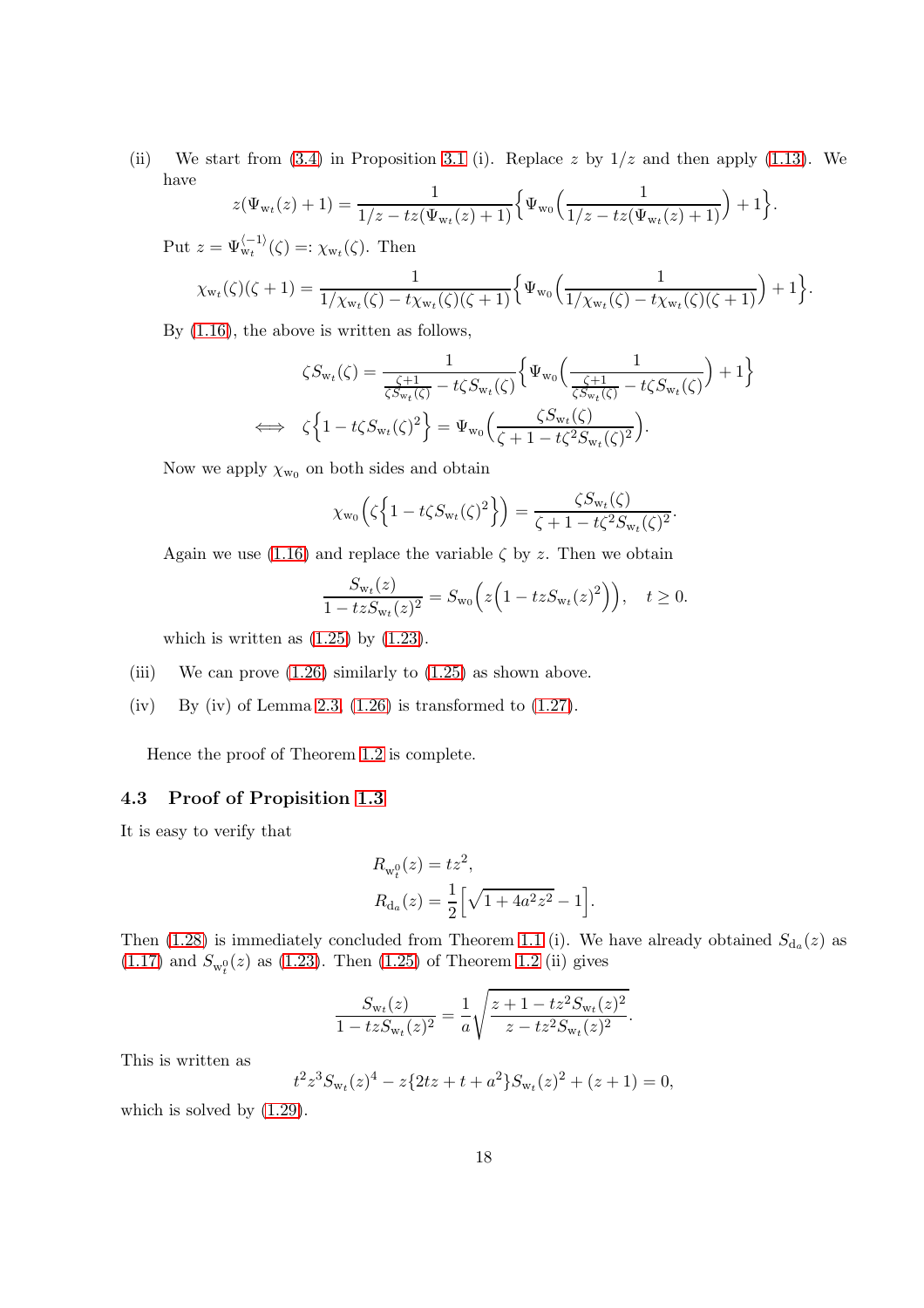#### 4.4 Proof of Proposition [1.4](#page-8-1)

It is easy to verify that

$$
R_{\mathbf{m}_{\lambda,t}^0}(z) = \frac{\lambda tz}{1 - tz} = \lambda \left( \frac{1}{1 - tz} - 1 \right),
$$
  

$$
R_{\delta_b}(z) = bz.
$$

Then [\(1.30\)](#page-9-3) is immediately concluded from Theorem [1.1](#page-5-0) (ii). We can see that  $S_{\delta_b}(z) = 1/b$ . Then  $(1.26)$  of Theorem [1.2](#page-7-0) (iii) gives

$$
\frac{S_{\mathbf{m}_{\lambda,t}}(z)}{(1-tzS_{\mathbf{m}_{\lambda,t}}(z))\{1-t(\lambda+z)S_{\mathbf{m}_{\lambda,t}}(z)\}}=\frac{1}{b}.
$$

This is written as

$$
t^{2}z(z+\lambda)S_{\mu_{t}}(z)^{2} - (2tz + t\lambda + b)S_{\mu_{t}}(z) + 1 = 0.
$$

which is solved by  $(1.31)$ .

# <span id="page-18-0"></span>5 Concluding Remarks

We list out some concluding remarks.

(1) In addition to the free Brownian motion [\[11\]](#page-20-3) and the free Wishart process [\[22\]](#page-21-8), Demni introduced the *free Jacobi process* in [\[30\]](#page-21-12). This process has two parameters  $\lambda$  and  $\theta$ . He derived the following PDE for the Cauchy transform of the measure-valued process  $(k_{\lambda,\theta,t})_{t\geq0}$ ,

$$
\frac{\partial G_{\mathbf{k}_{\lambda,\theta,t}}(z)}{\partial t} + \left[2\lambda\theta z(1-z)G_{\mathbf{k}_{\lambda,\theta,t}}(z) + \left\{(2\lambda\theta - 1)z + \theta(1-\lambda)\right\}\right] \frac{\partial G_{\mathbf{k}_{\lambda,\theta,t}}(z)}{\partial z} + \left\{\lambda\theta(1-2z)G_{\mathbf{k}_{\lambda,\theta,t}}(z) + (2\lambda\theta - 1)\right\} G_{\mathbf{k}_{\lambda,\theta,t}}(z) = 0.
$$
\n(5.1)

Demni showed that this equation has the *stationary measure* given by

<span id="page-18-1"></span>
$$
k_{\lambda,\theta}(dx) = \max\left(0,1-\frac{1}{\lambda}\right)\delta_0(dx) + \max\left(0,1-\frac{1-\theta}{\lambda\theta}\right)\delta_1(dx) + g(x)1_{[x_-,x_+]}(x)dx,
$$

where

$$
g(x) = \frac{\sqrt{(x - x_{-})(x_{+} - x)}}{2\lambda\theta\pi x(1 - x)}
$$
 with  $x_{\pm} = (\sqrt{\theta(1 - \lambda\theta)} \pm \sqrt{\lambda\theta(1 - \theta)})^2$ .

The distribution with the density  $g(x)$  is known as the *Kesten–McKay law* [\[51,](#page-23-14) [54\]](#page-23-15). Is it possible to solve the initial-value problem for [\(5.1\)](#page-18-1) as we did in this paper? When  $\lambda = 1$  and  $\theta = 1/2$ , [\(5.1\)](#page-18-1) is much simplified and given by

$$
\frac{\partial G_{\mathbf{k}_{1,1/2,t}}(z)}{\partial t} + \frac{\partial}{\partial z} \left\{ \frac{1}{2} z (1-z) G_{\mathbf{k}_{1,1/2,t}}(z)^2 \right\} = 0.
$$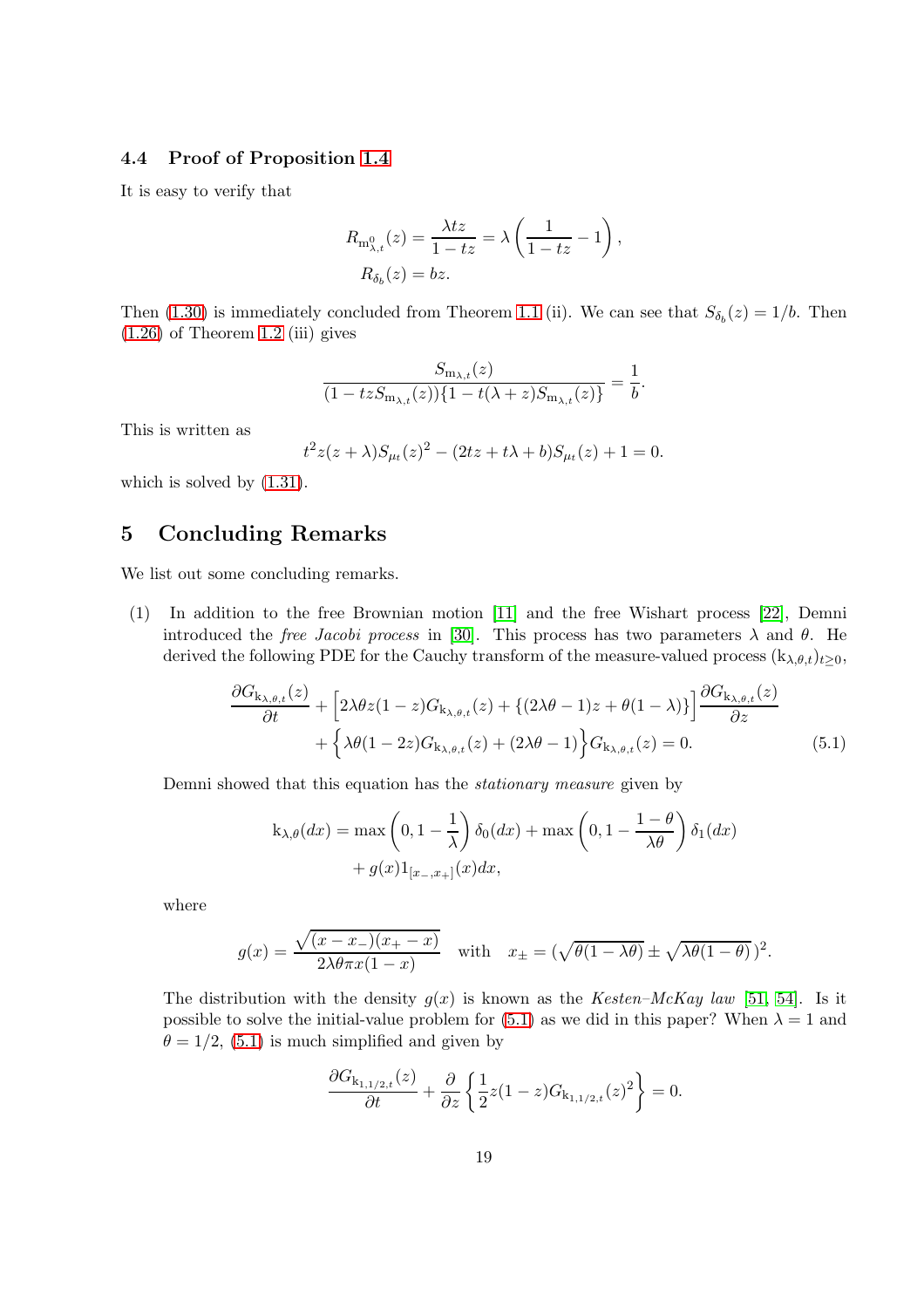This equation was solved by Demni, Hamdi, and Hmidi [\[32\]](#page-22-9) when the initial probability measure is given by  $\delta_1$  and by Izumi and Ueda for general initial probability measure [\[44\]](#page-22-10). In these papers, the solutions are related with the *free unitary Brownian motion* [\[11\]](#page-20-3). See also [\[31,](#page-21-13) [39\]](#page-22-11) for further study.

Another PDE for measure-valued process was reported in [\[66\]](#page-23-16)

$$
\frac{\partial G_{\mathfrak{t}_{\alpha,c,t}}(z)}{\partial t} - \left\{ 2cz G_{\mathfrak{t}_{\alpha,c,t}}(z) + (z + 2 - \alpha) \right\} \frac{\partial G_{\mathfrak{t}_{\alpha,c,t}}(z)}{\partial z} - z \frac{\partial^2 G_{\mathfrak{t}_{\alpha,c,t}}(z)}{\partial z^2} - \left\{ c G_{\mathfrak{t}_{\alpha,c,t}}(z) + 1 \right\} G_{\mathfrak{t}_{\alpha,c,t}}(z) = 0,
$$

where  $\alpha$  and c are positive parameters. This describes the hydrodynamic limit of the Bru– Wishart (Laguerre) process in a high temperature regime (see also [\[58\]](#page-23-17)). Notice that this equation involves a second-order derivative of  $G_{t_{\alpha,c,t}}(z)$  and hence it is regarded as a *viscous* Burgers-type equation. As proved by [\[25,](#page-21-11) [63\]](#page-23-5), the hydrodynamic limit of Dyson's Brownian motion model is described by the *inviscid* Burgers equation [\(1.2\)](#page-1-0). In this paper we have studied only such inviscid cases of Burgers-type equations (see Theorem [2.2](#page-12-0) in Section [2.1\)](#page-9-0). As shown by [\[23,](#page-21-14) [18,](#page-21-15) [24\]](#page-21-16), however, if we consider the system of SDEs which have the same drift terms with Dyson's Brownian motion model [\(2.1\)](#page-10-0) but the martingale terms are replaced as  $dB_t^i \rightarrow$  $\sqrt{N}dB_i^i$  (compare Eq. (5.93) in [\[23\]](#page-21-14) with Eq. (7) in [\[63\]](#page-23-5)), then we obtain the viscous Burgers equation in the hydrodynamic limit (see Eq. (5.98) in [\[23\]](#page-21-14)). How can we solve such viscous Burgers-type equations?

- (2) Forrester and Grela [\[36\]](#page-22-4) studied the hydrodynamic limits of the *circular ensemble* as well as the Jacobi ensemble. In the former case, they considered the following type of Cauchy transform,  $G_{\mu}^{\circ}(z) = \frac{1}{2}$  $\oint \cot \left( \frac{z-x}{2} \right)$ 2  $\overline{ }$  $\mu(dx)$ . This seems to be a *trigonometric extension* of the usual Cauchy transform [\(1.1\)](#page-1-7), since if we introduce a parameter  $r > 0$ , then we see  $(1/2r)\cot((z-x)/2r) \rightarrow 1/(z-x)$  as  $r \rightarrow \infty$ . See also [\[24,](#page-21-16) [43\]](#page-22-12). Some *elliptic extensions* of Cauchy-type transform have been also considered in a recent study of elliptic integrable systems [\[10,](#page-20-10) [9\]](#page-20-11). Is it meaningful to consider trigonometric and elliptic extensions of free probability theory?
- (3) In the present paper, we have studied the complex Burgers-type equations which are obtained in the hydrodynamic limits of the stochastic log-gases studied in random matrix theory [\[35,](#page-22-0) [46\]](#page-22-2). Recently, one of the present authors and Koshida proposed a new construction of the *multiple Schramm–Loewner evolutions* (SLEs) driven by stochastic log-gases using the notion of the *coupling* between the multiple SLEs and the *Gaussian free fields* [\[47,](#page-22-13) [48,](#page-22-14) [49\]](#page-22-15). Then the infinite-slit limits of the Loewner equations studied by [\[29,](#page-21-17) [28,](#page-21-18) [43\]](#page-22-12) in the case that the slits are growing simultaneously can be interpreted as the hydrodynamic limits of the multiple SLEs [\[42\]](#page-22-16) in the same context of stochastic processes as explained in Section [2.1.](#page-9-0) In the study of the hydrodynamic limits of the multiple SLEs, exact solutions of the complex Burgers-type equations for interesting initial conditions is very important [\[42\]](#page-22-16). On the other hand, new connections between the free probability theory and the Loewner chains have been reported [\[37,](#page-22-17) [43\]](#page-22-12). Moreover, an interesting discussion was given such that the complex Burgers-type equations themselves can be regarded as Loewner equations for certain subordination processes [\[43\]](#page-22-12). The method to solve the initial-value problems for the complex Burgers-type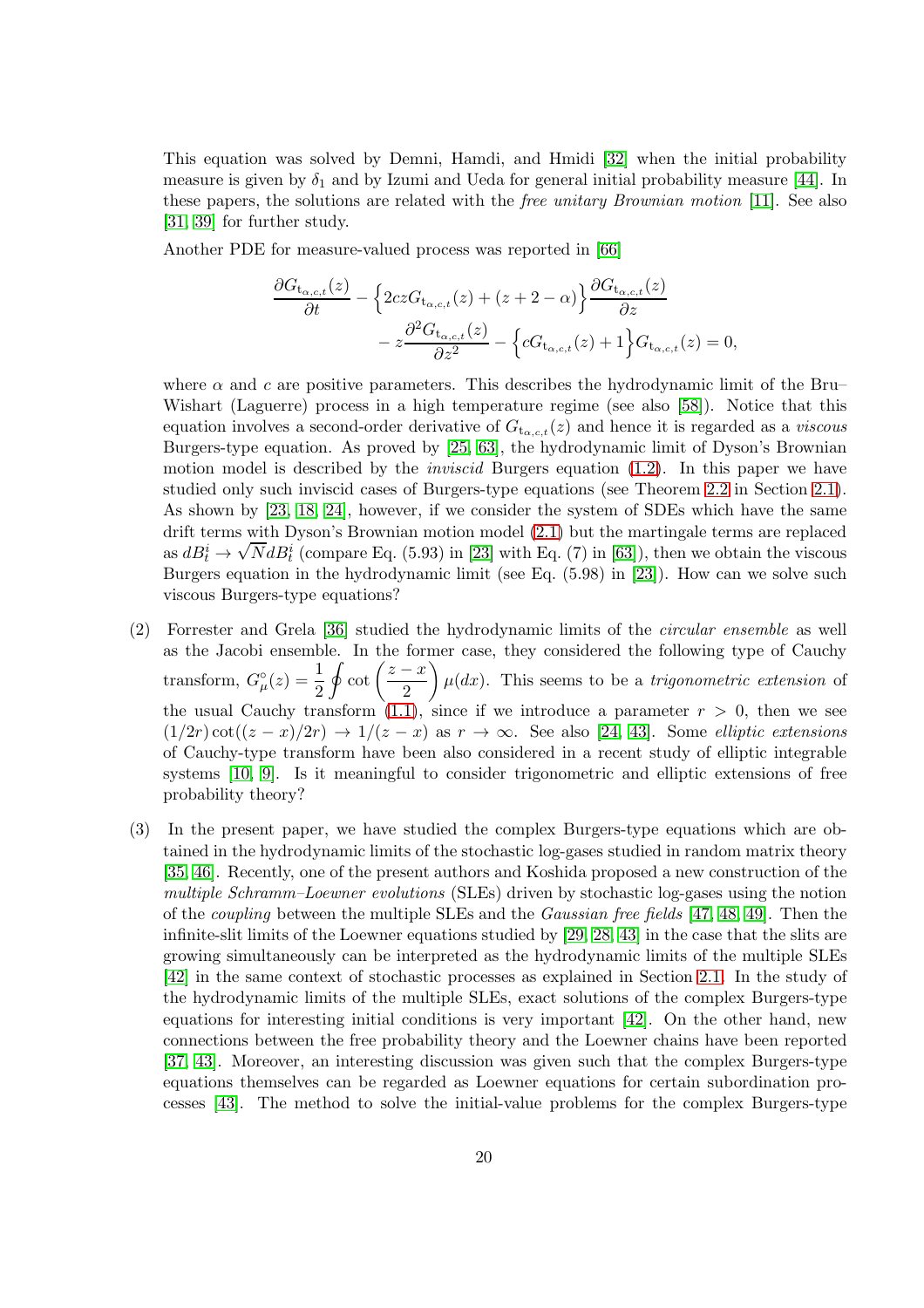equations by deriving the functional equations reported in this paper shall be developed to analyze the hydrodynamic limits of multiple SLEs.

Acknowledgements The present authors would like to thank Shinji Koshida and Yoshimichi Ueda for useful comments on the manuscript. They are grateful to the anonymous referees for valuable suggestions for future studies on this subject. MK was supported by the Grant-in-Aid for Scientific Research (C) (No.19K03674), (B) (No.18H01124), (S) (No.16H06338), (A) (No.21H04432) of Japan Society for the Promotion of Science. NS was supported by the Grant-in-Aid for Scientific Research (B) (No.19H01791) and (C)(No.19K03515) of Japan Society for the Promotion of Science.

# <span id="page-20-1"></span>References

- <span id="page-20-0"></span>[1] Akemann G., Baik J., Di Francesco P., The Oxford handbook of random matrix theory, Oxford University Press, Oxford, 2011.
- <span id="page-20-5"></span>[2] Anderson G. W., Guionnet A., Zeitouni O., An introduction to random matrices, Cambridge University Press, Cambridge, 2010.
- [3] Andraus S., Katori M., Characterization of the hydrodynamic limit of the Dyson model, *RIMS Kˆokyˆuroku Bessatsu* B59 (2016), 157–173, arXiv:math.PR/1602.00449
- <span id="page-20-6"></span>[4] Arizmendi O., Hasebe T., Sakuma N., On the law of free subordinators, *ALEA, Lat. Am. J. Probab. Math. Stat.* 10 (2013), 271–291.
- <span id="page-20-8"></span><span id="page-20-7"></span>[5] Belinschi S. T., Bercovici H., A new approach to subordination results in free probability, *J. Anal. Math.* 101 (2007), 357–365.
- [6] Benaych-Georges F., Rectangular random matrices, related convolution, *Probab. Theory Relat. Fields* 144 (2009), 471–515.
- <span id="page-20-9"></span>[7] Benaych-Georges F., On a surprising relation between the Marchenko–Pastur law, rectangular and square free convolutions, Ann. Inst. H. Poincaré Probab. Statist. **46** (3) (2010), 644-652.
- <span id="page-20-2"></span>[8] Bercovici H., Voiculescu D., Free convolution of measures with unbounded supports, *Indiana Univ. Math. J.* 42 (1993), 733–773.
- <span id="page-20-11"></span>[9] Berntson B. K., Klabbers R., Langmann E., The non-chiral intermediate Heisenberg ferromagnet equation, *JHEP* 2022 (3) (2022), 46, 52 pages.
- <span id="page-20-10"></span>[10] Berntson B. K., Langmann E., Lenellis J., On the non-chiral intermediate long wave equation II: periodic case, arXiv:nlin.SI/2103.02572.
- <span id="page-20-3"></span>[11] Biane P., Free Brownian motion, free stochastic calculus and random matrices, in Free probability theory, *Fields Institute Communications*, Vol. 12, American Mathematical Society, Providence, RI, 1997, 1–19.
- <span id="page-20-4"></span>[12] Biane P., On the free convolution with a semi-circular distribution, *Indiana Univ. Math. J.* 46 (1997), 705–718.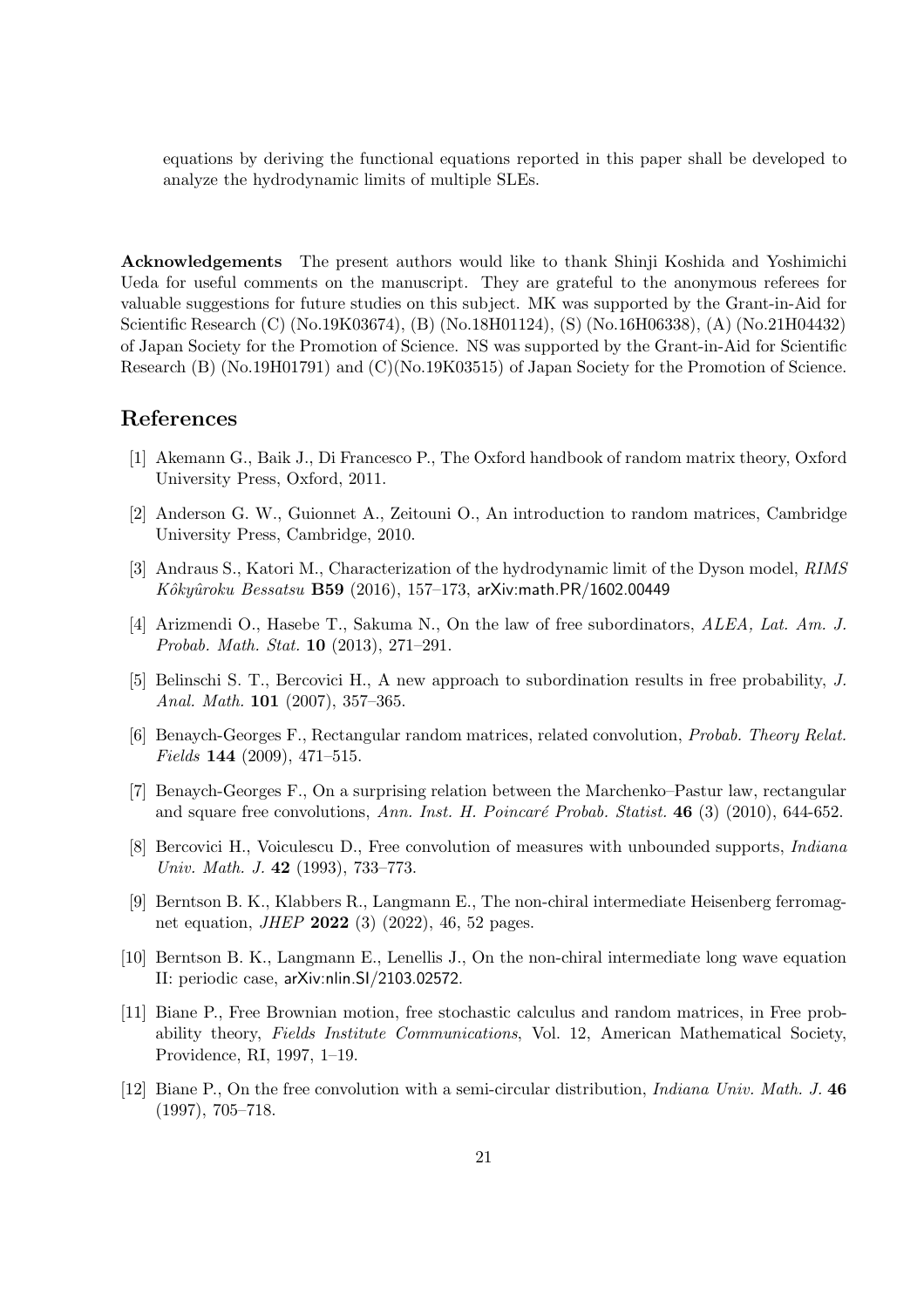- <span id="page-21-7"></span><span id="page-21-2"></span>[13] Biane P., Processes with free increments, *Math. Z.* 227 (1998), 143–174.
- <span id="page-21-3"></span>[14] Blaizot J-P., Nowak M. A., Large-N<sub>c</sub> confinement and turbulence, *Phys. Rev. Lett.* **101** (2008), 102001/1–4.
- <span id="page-21-6"></span>[15] Blaizot J-P., Nowak M. A., Warchol P., Universal shocks in the Wishart random-matrix ensemble, *Phys. Rev. E* 87 (2013), 052134/1–10.
- <span id="page-21-4"></span>[16] Blaizot J-P., Nowak M. A., Warchol P., Burgers-like equation for spontaneous breakdown of the chiral symmetry in QCD, *Phys. Lett. B* 724 (2013), 170–175.
- <span id="page-21-15"></span>[17] Blaizot J-P., Nowak M. A., Warchol P., Universal shocks in the Wishart random-matrix ensemble II. Nontrivial initial conditions, *Phys. Rev. E* 89 (2014), 042130/1–7.
- <span id="page-21-0"></span>[18] Bonami A., Bouchut F., Cépa E., Lépingle D., A non-linear stochastic differential equation involving the Hilbert transform, *J. Funct. Anal.* 165 (1999), 390–406.
- <span id="page-21-1"></span>[19] Bru M. F., Diffusions of perturbed principal component analysis, *J. Multivar. Anal.* 29 (1989), 127–136.
- <span id="page-21-5"></span>[20] Bru M. F., Wishart process, *J. Theor. Probab.* 4 (1991), 725–751.
- <span id="page-21-8"></span>[21] Cabanal Duvillard T., Guionnet A., Large deviations upper bounds for the laws of matrixvalued processes and non-communicative entropies, *Ann. Probab.* 29 (2001), 1205–1261.
- <span id="page-21-14"></span>[22] Capitaine M., Donati-Martin C., Free Wishart processes, *J. Theor. Probab.* 18 (2005), 413– 438.
- <span id="page-21-16"></span>[23] C´epa E., L´epingle D., Diffusing particles with electrostatic repulsion, *Probab. Theory Relat. Fields* 107 (1997), 429–449.
- [24] Cépa E., Lépingle D., Brownian particles with electrostatic repulsion on the circle: Dyson's model for unitary random matrices revisited, *ESAIM: Probability and Statistics* 5 (2001), 203–224.
- <span id="page-21-11"></span>[25] Chan T., The Wigner semi-circle law and engenvalues of matrix-valued diffusions, *Probab. Theory and Relat. Fields* 93 (1992), 249–272.
- <span id="page-21-10"></span><span id="page-21-9"></span>[26] Courant R., Hilbert D., Methods of mathematical physics, Vol.2, Wiley-VCH, Weinheim, 1962.
- <span id="page-21-18"></span>[27] Delgado M., The Lagrange–Charpit method, *SIAM Rev.* 39 (1997), 298–304.
- [28] del Monaco A., Hotta I., Schleißinger S., Tightness results for infinite-slit limits of the chordal Loewner equation, *Comput. Methods Funct. Theory* 18 (2018), 9–33.
- <span id="page-21-17"></span>[29] del Monaco A., Schleißinger S., Multiple SLE and the complex Burgers equation, *Math. Nachr.* 289 (2016), 2007–2018.
- <span id="page-21-13"></span><span id="page-21-12"></span>[30] Demni N., Free Jacobi process, *J. Theor. Probab.* 21 (2008), 118–143.
- [31] Demni N., Lagrange inversion formula, Laguerre polynomials and the free unitary Brownian motion, *J. Operator Theory* 78 (1) (2017), 178–200.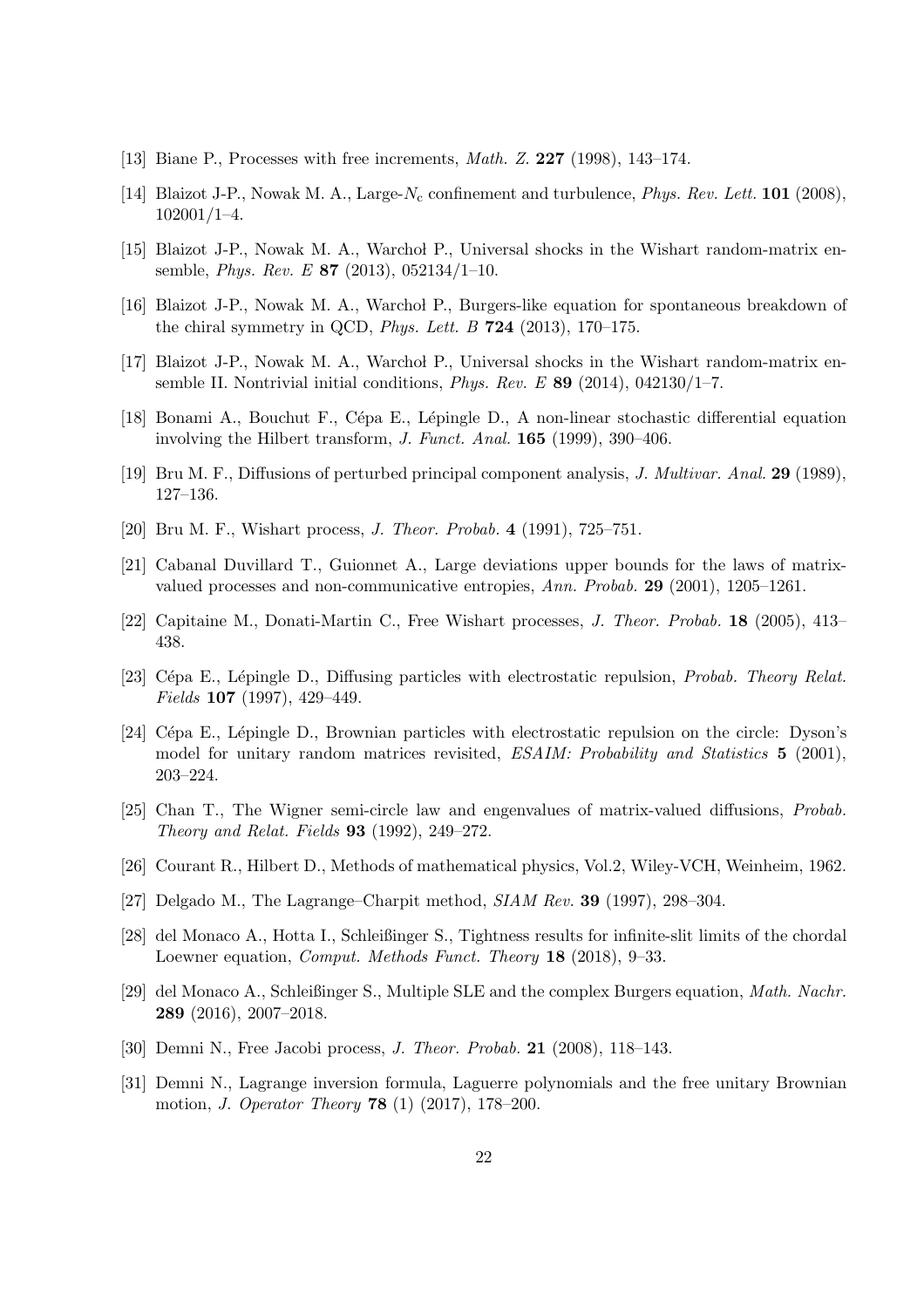- <span id="page-22-9"></span><span id="page-22-1"></span>[32] Demni N., Hamdi T., Hmidi T., Spectral distribution of the free Jacobi process, *Indiana Univ. Math. J.* 61 (2012), 1351–1368.
- <span id="page-22-5"></span>[33] Dyson F. J., A Brownian-motion model for the eigenvalues of a random matrix, *J. Math. Phys.* 3 (1962), 1191–1198.
- <span id="page-22-0"></span>[34] Endo T., Katori M., Three-parametric Marcenko–Pastur density, *J. Stat. Phys.* 178 (2020), 1397–1416.
- <span id="page-22-4"></span>[35] Forrester P. J., Log-gases and random matrices, *London Mathematical Society Monographs*, Princeton University Press, Princeton, 2010.
- <span id="page-22-17"></span>[36] Forrester P. J., Grela J., Hydrodynamical spectral evolution for random matrices, *J. Phys. A: Math. Theor.* 49 (2016), 085203/1–26.
- <span id="page-22-6"></span>[37] Franz U., Hasebe T., Schleißinger S., Monotone increment processes, classical Markov processes, and Loewner chains, *Dissertationes Mathematicae* 552 (2020), 1–119.
- <span id="page-22-11"></span>[38] Grela J., Majumdar S. N., Schehr G., Non-intersecting Brownian bridges in the flat-to-flat geometry, *J. Stat. Phys.* 183 (2021), 49, 35 pages.
- <span id="page-22-7"></span>[39] Hamdi T., Spectral distribution of the free Jacobi process, revisited, *Analysis and PDE* 11 (8) (2018), 2137–2148.
- <span id="page-22-8"></span>[40] Hiai F., Petz D., The semicircle law, free random variables and entropy, *Mathematical Survey and Monographs*, Vol. 77, American Mathematical Society, Providence, RI, 2000.
- <span id="page-22-16"></span>[41] Hinz M., Młotkowski W., Multiplicative free square of the free Poisson measure and examples of free symmetrization, *Colloq. Math.* 119 (1) (2010), 127–136.
- <span id="page-22-12"></span>[42] Hotta I., Katori M., Hydrodynamic limit of multiple SLE, *J. Stat. Phys.* 171 (2018), 166–188.
- [43] Hotta I., Schleißinger S, Limits of radial multiple SLE and a Burgers–Loewner differential equation, *J. Theor. Probab.* 34 (2021), 755–783.
- <span id="page-22-10"></span>[44] Izumi M., Ueda Y., Remarks on free mutual information and orbital free entropy, *Nagoya Math. J.* 220 (2015), 45–66.
- <span id="page-22-3"></span>[45] Janik R. A., Nowak M. A., Papp G., Zahed I., Critical scaling at zero virtuality in QCD, *Phys. Lett. B* 446 (1999), 9–14.
- <span id="page-22-13"></span><span id="page-22-2"></span>[46] Katori M., Bessel processes, Schramm–Loewner evolution, and the Dyson model, *Springer Briefs in Mathematical Physics*, Vol. 11, Springer, Singapore, 2016.
- [47] Katori M., Koshida S., Conformal welding problem, flow line problem, and multiple Schramm– Loewner evolution, *J. Math. Phys.* 61 (2020), 083301/1–25.
- <span id="page-22-14"></span>[48] Katori M., Koshida S., Gaussian free fields coupled with multiple SLEs driven by stochastic log-gases, *Advanced Study in Pure Mathematics* 87 (2021) 315–340.
- <span id="page-22-15"></span>[49] Katori M., Koshida S., Three phases of multiple SLE driven by non-colliding Dyson's Brownian motions, *J. Phys. A: Math. Theor.* 54 (2021), 325002, 19 pages.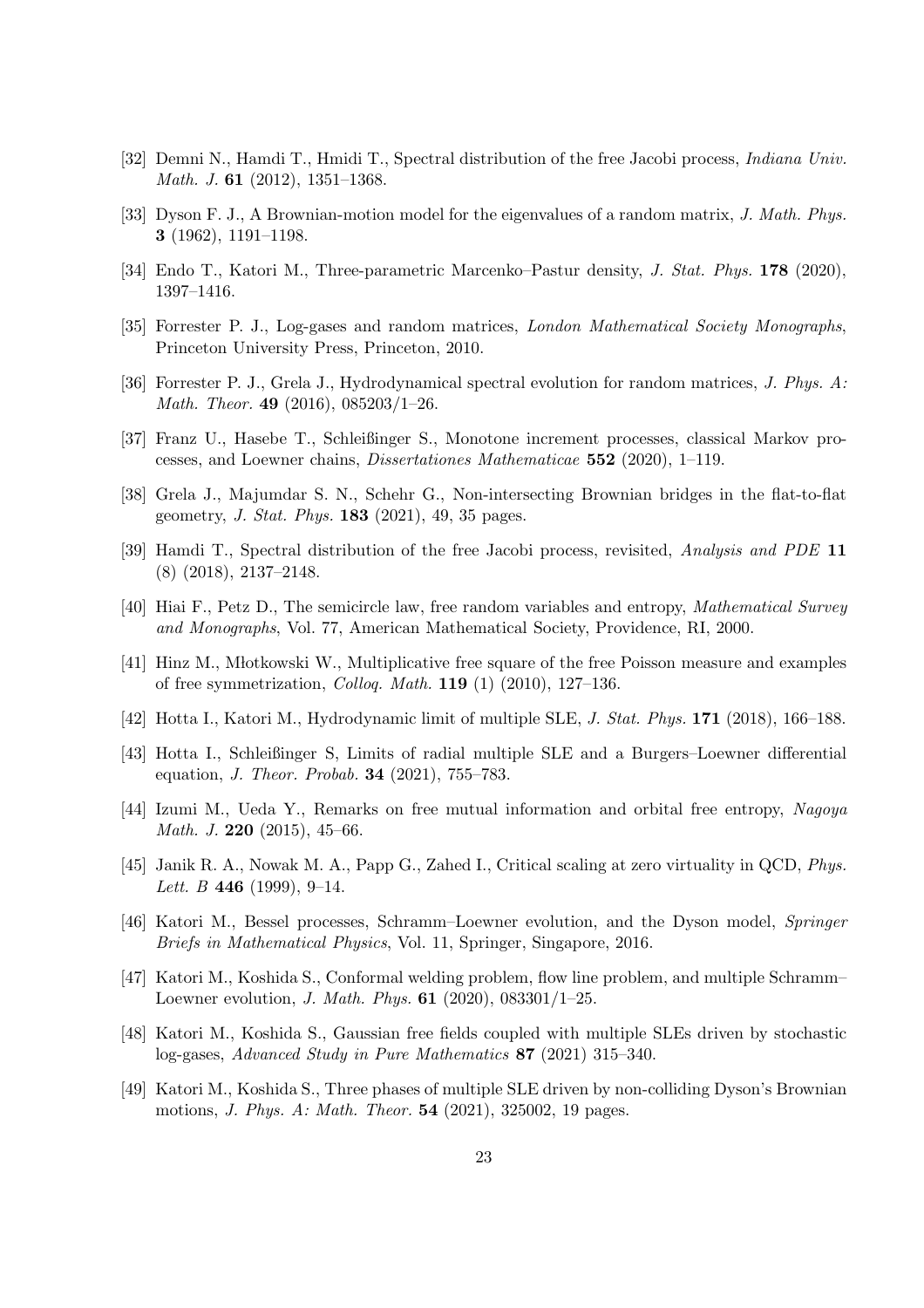- <span id="page-23-14"></span><span id="page-23-2"></span>[50] Katori M., Tanemura H., Symmetry of matrix-valued stochastic processes and noncolliding diffusion particle systems, *J. Math. Phys.* 45 (2004), 3058–3085.
- <span id="page-23-1"></span>[51] Kesten H., Symmetric random walks on groups, *Trans. Amer. Math. Soc.* 92 (1959), 336–354.
- <span id="page-23-11"></span>[52] König W., O'Connell N., Eigenvalues of the Laguerre process as non-colliding squared Bessel process, *Elec. Comm. Probab.* 6 (2001), 107–114.
- <span id="page-23-15"></span>[53] Liu Y, Warchol P., Zahed I., Hydrodynamics of the Dirac spectrum, *Phys. Lett. B* 753 (2016), 303–307.
- <span id="page-23-0"></span>[54] McKay B., The expected eigenvalue distribution of a large regular graph, *Linear Algebra Appl.* 40 (1981), 203–216.
- <span id="page-23-4"></span>[55] Mehta M. L., Random matrices, 3rd edn, *Pure and Applied Mathematics*, Vol. 142, Elsevier, Amsterdam, 2004.
- <span id="page-23-12"></span>[56] Mingo J. A., Speicher R., Free probability and random matrices, *Fields Institute Monographs*, Vol. 35, Springer, New York, 2017.
- <span id="page-23-17"></span>[57] Nadal C., Matrices aléatoires et leurs applications à la physique statistique et physique quantique, PhD Thesis, Université Paris-Sud XI, 2011.
- [58] Nakano F., Trinh H. D., Trinh K. D., Limit theorems for moment processes of beta Dyson's Brownian motions and beta Laguerre processes, arXiv:math.PR/2103.09980.
- <span id="page-23-7"></span><span id="page-23-6"></span>[59] Neuberger H., Burgers' equation in 2D SU(N) YM, *Phys. Lett. B* 666 (2008), 106–109.
- <span id="page-23-3"></span>[60] Neuberger H., Complex Burgers' equation in 2D SU(N) YM, *Phys. Lett. B* 670 (2008), 235– 240.
- <span id="page-23-8"></span>[61] Nica A., Speicher R., Lectures on the combinatorics of free probability, Cambridge University Press, Cambridge, 2006.
- [62] Pérez-Abreu V., Sakuma N., Free infinite divisibility of free multiplicative mixtures of the Wigner distribution, *J. Theor. Probab.* 25 (2012), 100–121.
- <span id="page-23-5"></span>[63] Rogers L. C. G., Shi Z., Interacting Brownian particles and the Wigner law, *Probab. Theory Relat. Fields* 95 (1993), 555–570.
- <span id="page-23-9"></span>[64] Shuryak E. V., Verbaarschot J. J. M., Random matrix theory and spectral sum rules for the Dirac operator in QCD, *Nucl. Phys. A* 560 (1993), 306–320.
- <span id="page-23-13"></span>[65] Speicher, R., A new example of 'independence' and 'white noise', *Probab. Theory Relat. Fields* 84 (1990), 141–159
- <span id="page-23-16"></span>[66] Trinh H. D., Trinh K. D., Beta Laguerre processes in a high temperature regime, *Stoch. Proc. Appl.* 136 (2021), 192–205.
- <span id="page-23-10"></span>[67] Verbaarschot J., Spectrum of the QCD Dirac operator and chiral random matrix theory, *Phys. Rev. Lett.* 72 (1994), 2531–2533.